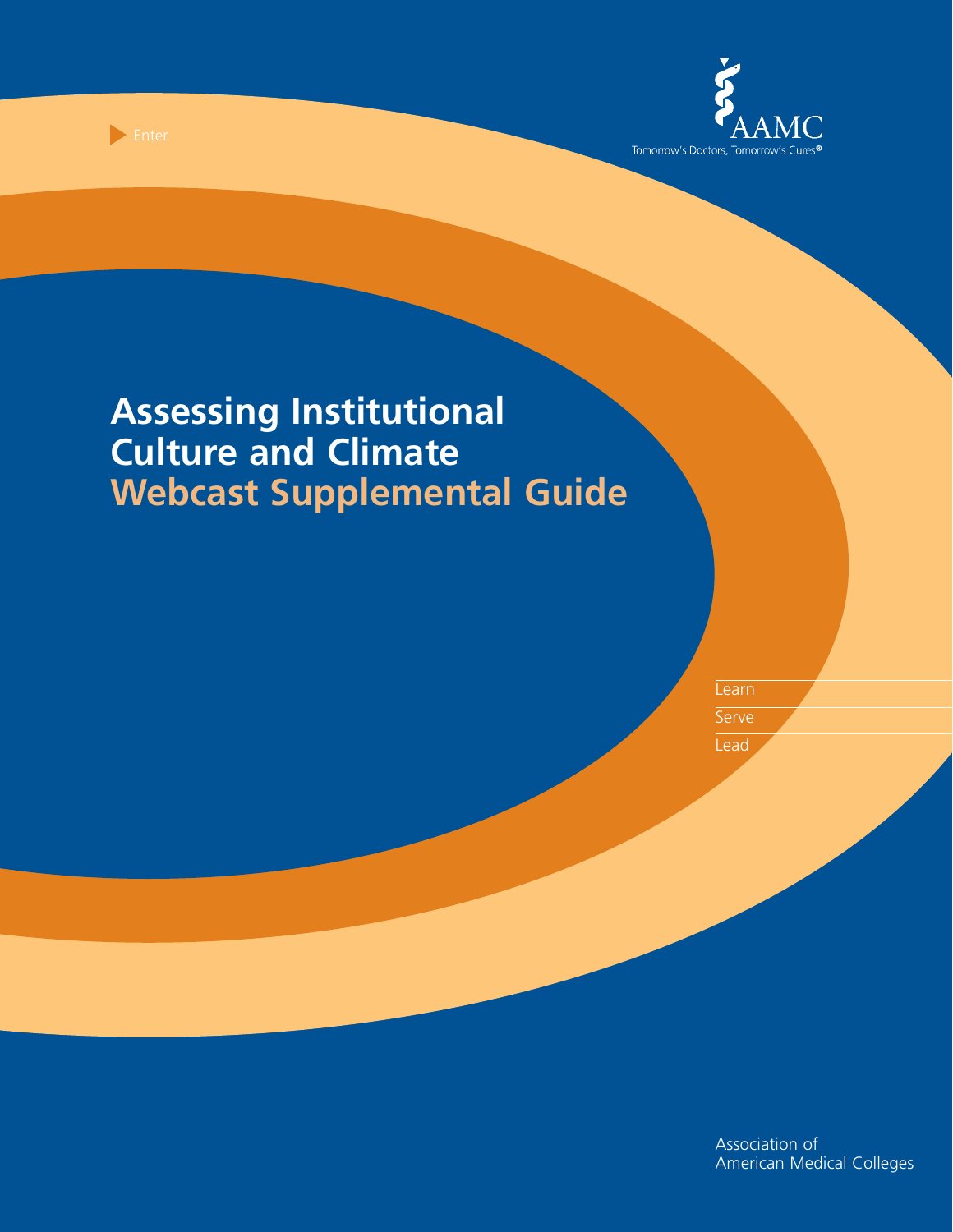

# **Assessing Institutional Culture and Climate**

**Webcast Supplemental Guide**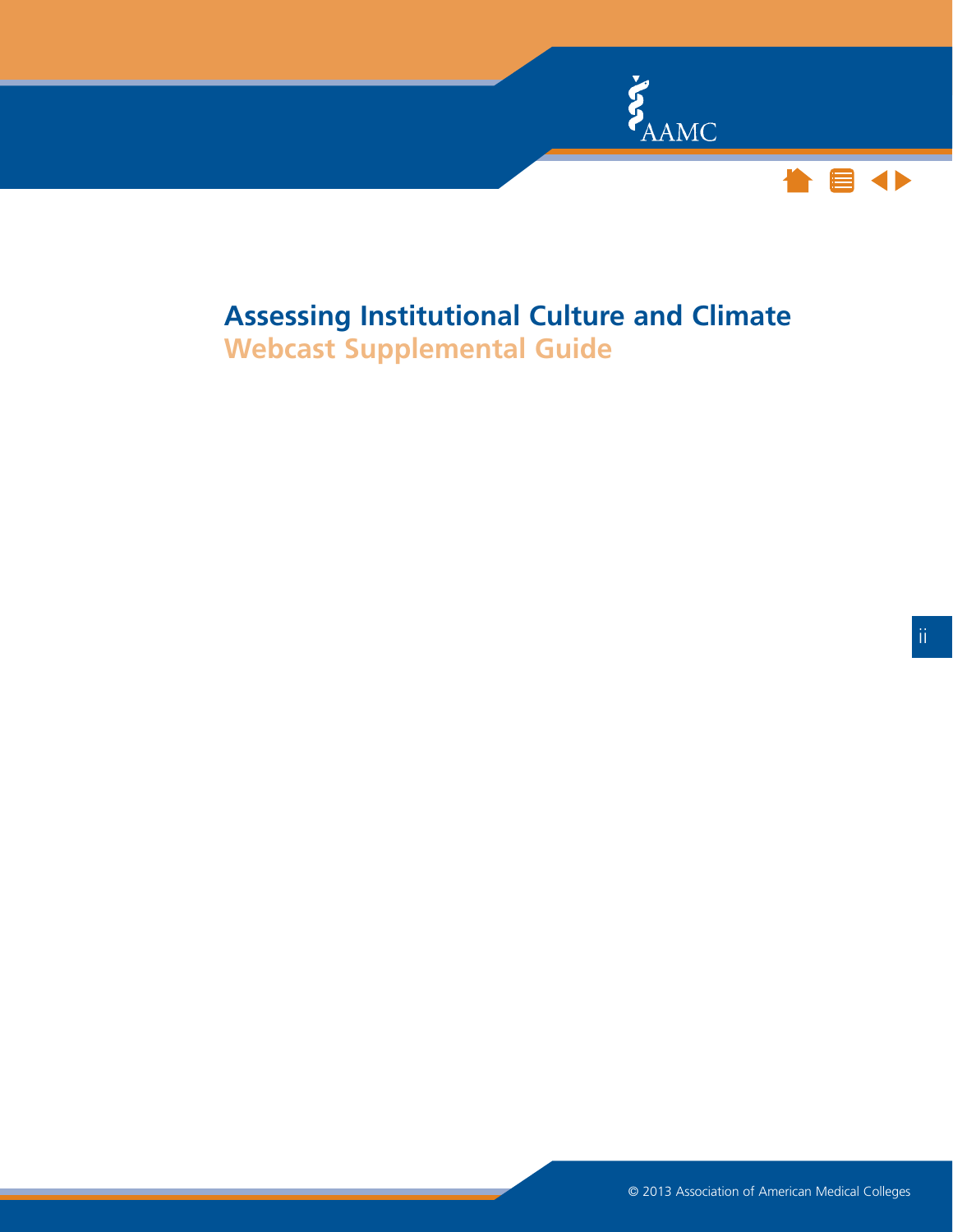



### Acknowledgements

The Assessing Institutional Culture and Climate Webcast and this accompanying guide could not have been completed without considerable support from the Culture and Climate Assessment Workgroup (see Appendix A for a full list of participants) that comprised of experts in the field and AAMC staff. We especially would like to thank the Webcast contributors: David Acosta, M.D., Derek Avery, Ph.D., Eden King, Ph.D., Jeffrey F. Milem, Ph.D., and Deborah Plummer, Ph.D., for their content expertise throughout this project and for their videos (see Appendix B for their full bios). A special thank you goes to Valarie Clark, M.P.A., for her voice-over talent and Sandee Kurtz for her technical support.

We also thank the AAMC's Diversity Policy and Programs team that led this project:

Marc Nivet, Ed.D., Chief Diversity Officer

Laura Castillo-Page, Ph.D., Senior Director, Diversity Policy and Programs and Organizational Capacity Building Portfolio

Sarah Conrad, Senior Research Specialist

Jessica Vaughan, Organizational Capacity Building Portfolio Coordinator

Kate Gampfer, Administrative Associate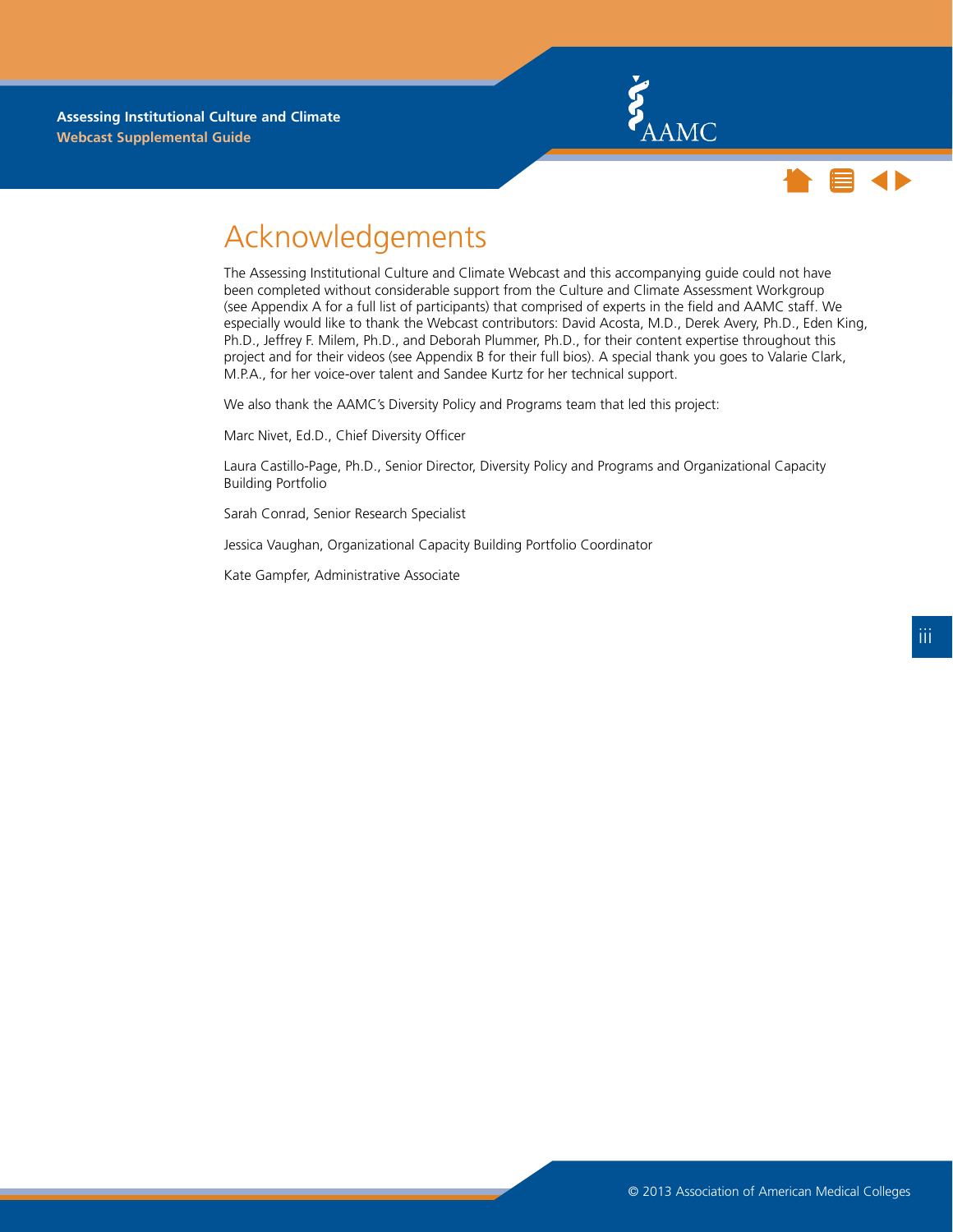



## Table of Contents

| Key Steps to Comprehensively Assessing Culture and Climate |  |
|------------------------------------------------------------|--|
|                                                            |  |
|                                                            |  |
|                                                            |  |
|                                                            |  |
|                                                            |  |
|                                                            |  |
|                                                            |  |
|                                                            |  |
|                                                            |  |
|                                                            |  |
|                                                            |  |
|                                                            |  |
|                                                            |  |

© 2013 AAMC. May not be reproduced without permission.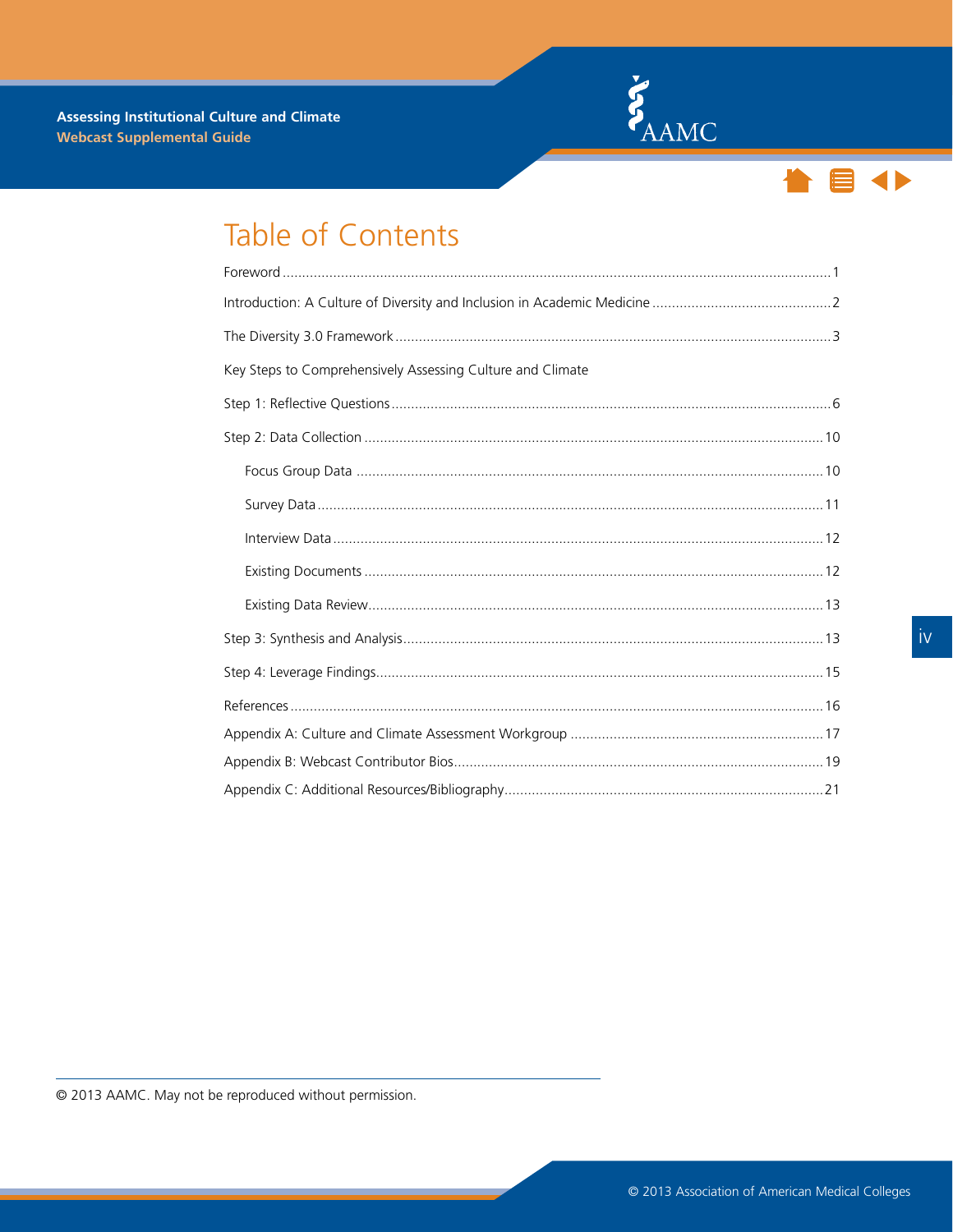



<span id="page-4-0"></span>

### Foreword

The challenges facing medical schools and teaching hospitals are striking in scale, from maintaining research portfolios with stagnant or decreasing budgets to keeping pace with dramatic changes to curriculum and educational methods. To meet these challenges, many institutions are steeped in a cultural change effort to bring about greater alignment across the enterprise. Leaders recognize they must create nimble, innovative, and collaborative organizations that can fairly and sustainably meet the health care needs of all. Recently, diversity and inclusion have gained broader recognition as drivers of this positive change.

Any change effort benefits from realistic and measurable goals, a commitment to continuous learning, and a thorough accounting of the status quo. For issues of culture change, which require simultaneous, coordinated interventions on multiple levels and often have unforeseen impacts on historically disadvantaged or marginalized groups, a baseline assessment is especially vital. As in clinical medicine, making an accurate diagnosis is critical to selecting the appropriate treatment.

A mixed-method approach to assessing culture and climate that includes, for example, expertly administered focus groups, interviews with key stakeholders, as well as surveys is important, as it can more reliably surface hidden impediments to progress and ensure that as many voices as possible are included.

There is no catch-all solution for culture change in academic medicine that embraces diversity and inclusion as a driver of excellence. However, thanks to this guide on institutional culture and climate and the [Webcast](http://www.aamc.org/diversity) that accompanies it, the field now has a definitive how-to manual for creating a comprehensive, inclusive organizational assessment, setting the stage for evidence-based interventions.

A multidisciplinary team of experts helped bring this valuable resource to life. It brings an unprecedented level of practical detail and experiential insight to this complex issue, and is an essential addition to any leaders' library.

/Q

Marc Nivet, Ed.D. Chief Diversity Officer Association of American Medical Colleges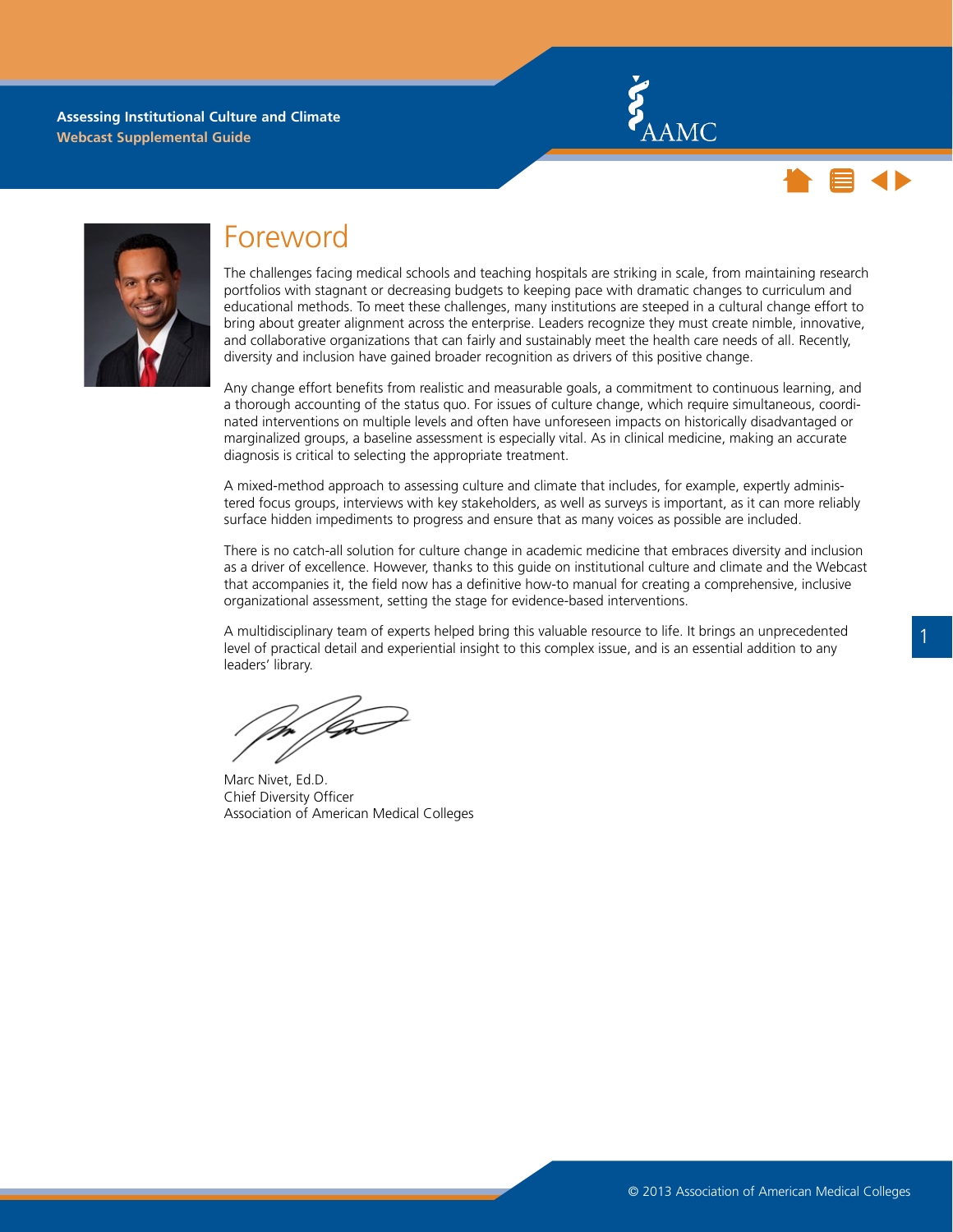



### <span id="page-5-0"></span>Introduction: A Culture of Diversity and Inclusion in Academic Medicine

The creation of diverse educational environments has long been viewed as fundamental to the goals of higher education. When implemented in a comprehensive manner,<sup>1,2</sup> diversity can challenge students to think in new and different ways, expand their understanding of the world and its cultures, and develop critical thinking skills that better prepare them for success in postgraduation professional and civic pursuits.<sup>3</sup> The improved cognitive and social outcomes that result from being educated in diverse contexts is welldocumented.4,5 Recent scholarship shows that there are long-term effects of being educated in diverse environments on "personal growth, purpose in life, recognition of racism, and volunteering behavior among college graduates."6

However, in order to reap these benefits, in addition to a focus on increasing compositional diversity, a focus on diversity also must infuse the institution's mission and vision, strategic plans, policies, programs, curriculum, and extracurricular activities.<sup>7</sup> Moreover, diversity efforts must move beyond a sole focus on race, ethnicity, and gender to a broader notion that is more inclusive of others.<sup>1</sup>

The shift from diversity as a means to address inequality and affirmative action to one which is central to institutional mission and goals is critical in today's pluralistic society.<sup>8</sup> "Today's leadership challenge

#### **Important Terminology**

**Diversity:** Diversity embodies inclusiveness, mutual respect, multiple perspectives, and serves as a catalyst for change resulting in health equity. In this context, we are mindful of all aspects of human differences such as socioeconomic status, race, ethnicity, language, nationality, sex, gender identity, sexual orientation, religion, geography, disability, and age. (from www.aamc.org/gdi)

**Inclusion:** Inclusion is a core element for successfully achieving diversity. Inclusion is achieved by nurturing the climate and culture of the institution through professional development, education, policy, and practice. The objective is to create a climate that fosters belonging, respect, and value for all and encourage engagement and connection throughout the institution and community. (from www. aamc.org/gdi)

**Culture:** Deeply instilled values and beliefs of an institution.12

**Climate:** Perceptions, attitudes, and behaviors reflecting the beliefs and values (the culture) of an institution.12

is often about creating a context of adaptability in the face of ambiguity helping organizations become more spontaneous and reflexive. In this business environment, collaboration and innovation—bringing ideas together—become the lifeblood of the organization…with this, diversity shifts from something to smooth out to something one can harness in constructive ways."9 Workplace studies also have demonstrated that high pro-diversity work environments and alignment between managers and their staff regarding their perception of the work environment, contributes to a workplace that is favorable for improved individual and overall organizational performance.<sup>10</sup> Research on diverse teams that consist of diverse perspectives, ideas, experiences, etc., also suggest that such teams outperform homogenous ones in problem solving capabilities and organizational productivity.11 From this vantage point, establishing diversity as a driver of excellence can become a catalyst for innovation, transformation, and progression for institutions.

Embracing diversity as a core element of the institution's mission is an important step towards creating an inclusive climate, which in turn boosts the capacity of medical schools and teaching hospitals to excel as organizations to ensure health equity for all.<sup>1</sup> However, in order to support such inclusive environments, we must first identify the strengths and weaknesses of institutional culture and climate as it relates to diversity and inclusion.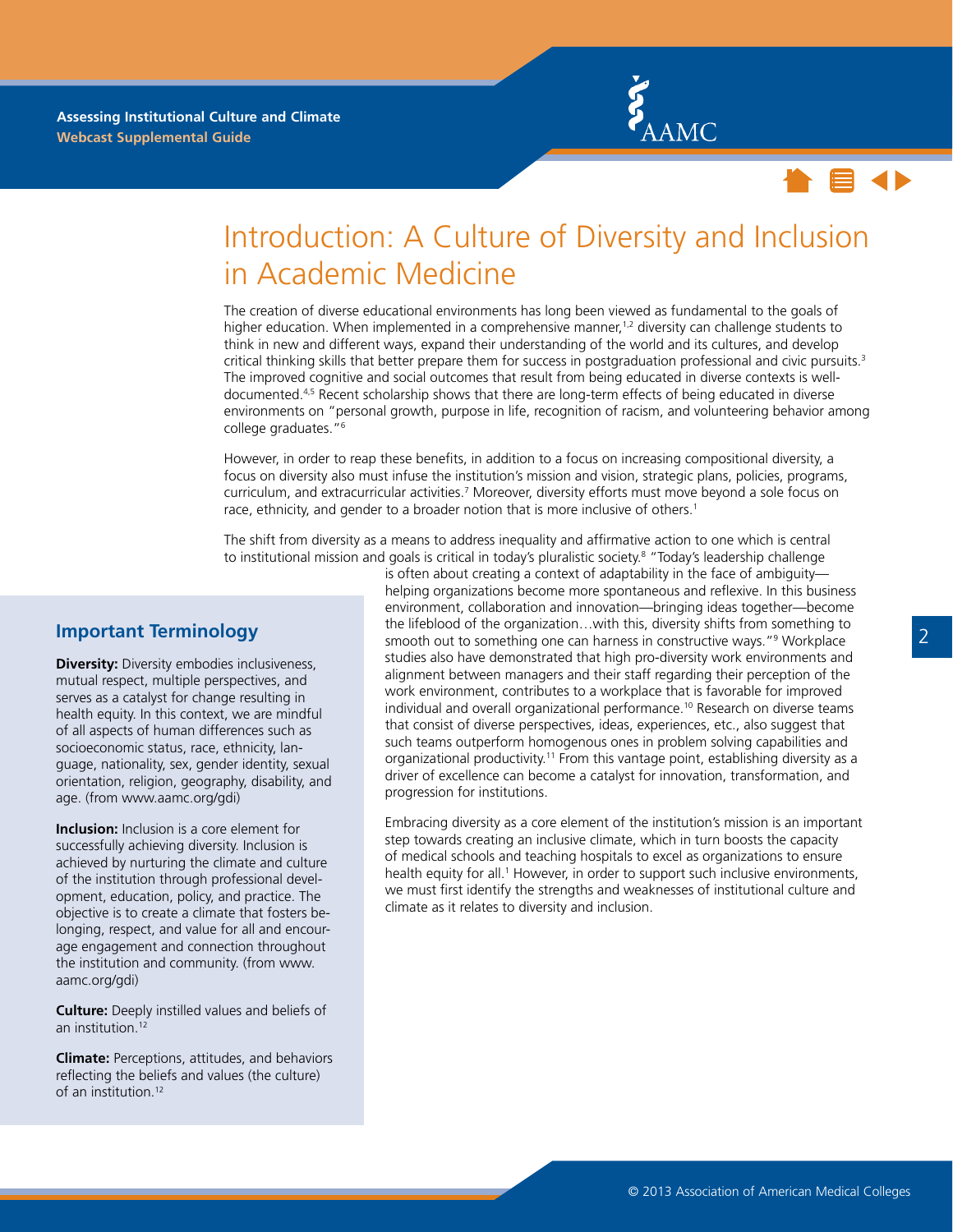



### <span id="page-6-0"></span>The Diversity 3.0 Framework

The AAMC developed the Diversity 3.0 Framework to support innovative, high-performing organizations by promoting a culture of inclusion and a full appreciation of different perspectives. It is a new paradigm to help institutions better capture, leverage, and respond to the rich diversity of talents and aptitudes in the pursuit of institutional excellence. Whereas Diversity 1.0 and 2.0 were peripheral efforts that emphasized solving the problems of inadequate representation and barriers, Diversity 3.0 integrates activities and policies into core organizational strategies. It views diversity and inclusion as solutions instead of problems.<sup>1</sup>

The Diversity 3.0 Framework (shown below) captures important components of institutional culture and climate around diversity and inclusion. The framework highlights three key dimensions of diversity and inclusion:

- • **Institutional and Social Context:** The external forces that affect people and processes within institutions that shape expectations and experiences.<sup>2</sup> Factors that influence culture such as history, geography, political and legal environment, and local community fall in this dimension.
- **Structures and Policies:** The processes, practices, and procedures within institutions that act as barriers or accelerators of culture.<sup>4</sup> Such factors include the institution's strategic plan, mission and vision, funding, human resources policies, metrics and goals, leadership structure, team culture, and the community advisory board.
- Human Capital: The people—administrators, faculty, professional staff/nonfaculty and students make the place. Compositional diversity, recruitment and retention, perceptions, attitudes, behaviors, community engagement, and mentorship determine culture.<sup>5</sup> There are particular issues facing each of these groups that are important components of culture. For example, professional development programs for faculty represent an important facet of culture.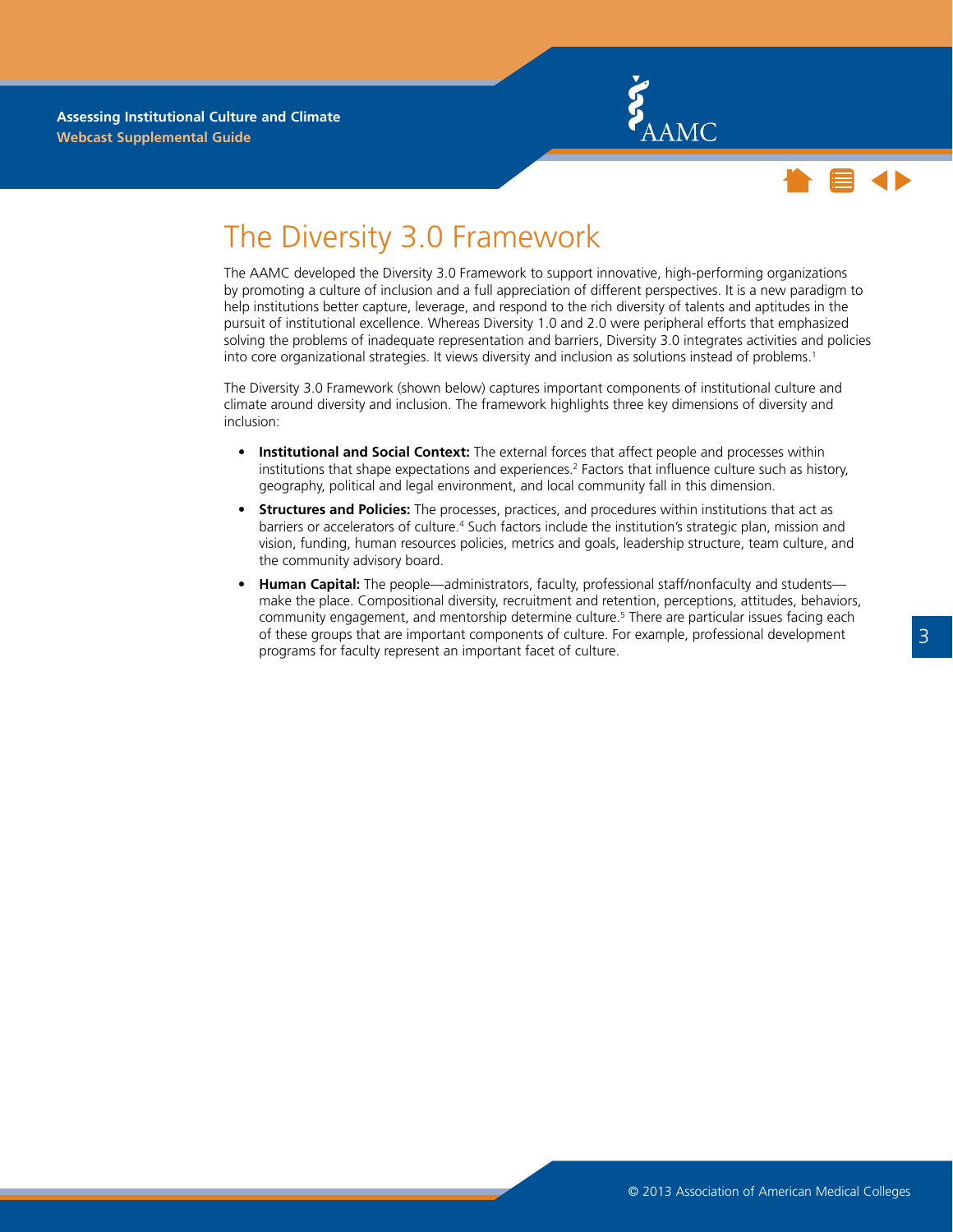



#### **CULTURE OF DIVERSITY & INCLUSION IN ACADEMIC MEDICINE** Diversity 3.0 Framework

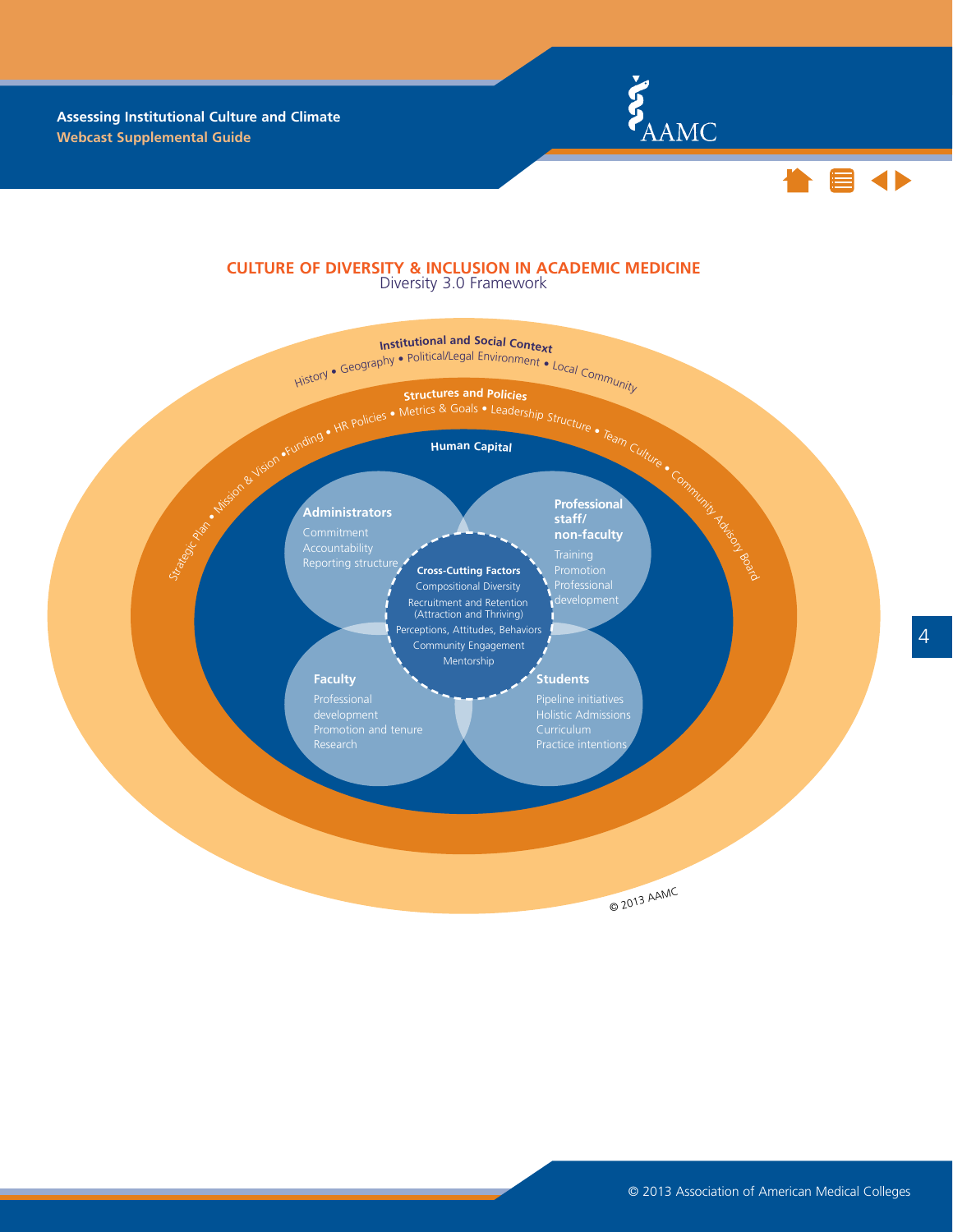



### Key Steps to Comprehensively Assessing Culture and Climate

The Diversity 3.0 Framework is constructed to reflect the complexity of the culture and climate of organizations. Factors to be assessed include institutional beliefs, values, and perceptions, as well as attitudes and behaviors of students, faculty, professional staff/nonfaculty and administrators. Data are required from various sources, so a mixed-methods design is recommended with both qualitative and quantitative measures. Pre-existing data such as policies and diversity-related statistics are examined, as are questions to reveal how different groups experience the environment.

The Webcast\* and guide contain four steps of engagement (shown below). The four steps provide evidence-based guidance for engaging in the process of exploration and assessment, the outcomes of which can be leveraged to recognize areas of strength and to take advantage of opportunities for development.

Steps can be implemented to the appropriate degree of completeness for your institution:

- **Step 1:** Reflective questions for personal exploration on relevant criteria
- **Step 2:** Data collection processes and tools to capture the determinants of the culture of diversity and inclusion
- **Step 3:** Synthesis and analysis to identify areas of strength and opportunities
- **Step 4:** Leverage findings to translate assessment findings into institutional outcomes

| STEP <sub>1</sub>                                                                                                                         | STEP <sub>2</sub>                                                                                       | <b>STEP 3</b>                                                                                                     | <b>STEP 4</b>                                                                                                                                                     |
|-------------------------------------------------------------------------------------------------------------------------------------------|---------------------------------------------------------------------------------------------------------|-------------------------------------------------------------------------------------------------------------------|-------------------------------------------------------------------------------------------------------------------------------------------------------------------|
| <b>Reflective Questions</b>                                                                                                               | <b>Data Collection</b>                                                                                  | <b>Synthesis and Analysis</b>                                                                                     | <b>Leverage Findings</b>                                                                                                                                          |
| Begin the process of un-<br>derstanding diversity and<br>inclusion in your institution<br>by personal reflection on<br>relevant criteria. | Gather qualitative and<br>quantitative indicators of<br>diversity and inclusion at<br>your institution. | Carefully identify the areas<br>of strength and opportuni-<br>ties for development at your<br><i>institution.</i> | Translate the products of<br>your assessment into insti-<br>tutional outcomes through<br>communication with stake-<br>holders and institutional<br>change agents. |

A culture and climate assessment should be flexible and responsive to the unique needs of an institution. Therefore, institutions are encouraged to select relevant reflective questions, employ qualitative and quantitative data collection strategies, perform suitable analyses, and identify ways to most effectively leverage findings. Because the process outlined in the Webcast and the guide is highly flexible, there is no recommended or anticipated timeframe. However, an internal schedule developed by the study leader(s) is strongly recommended. And while assessment teams will vary by institution, a minimum of two people is recommended to lead the assessment. Ideally, one or both will be at a level within the institution to effect change.

\*To view the webcast, please visit www.aamc.org/diversity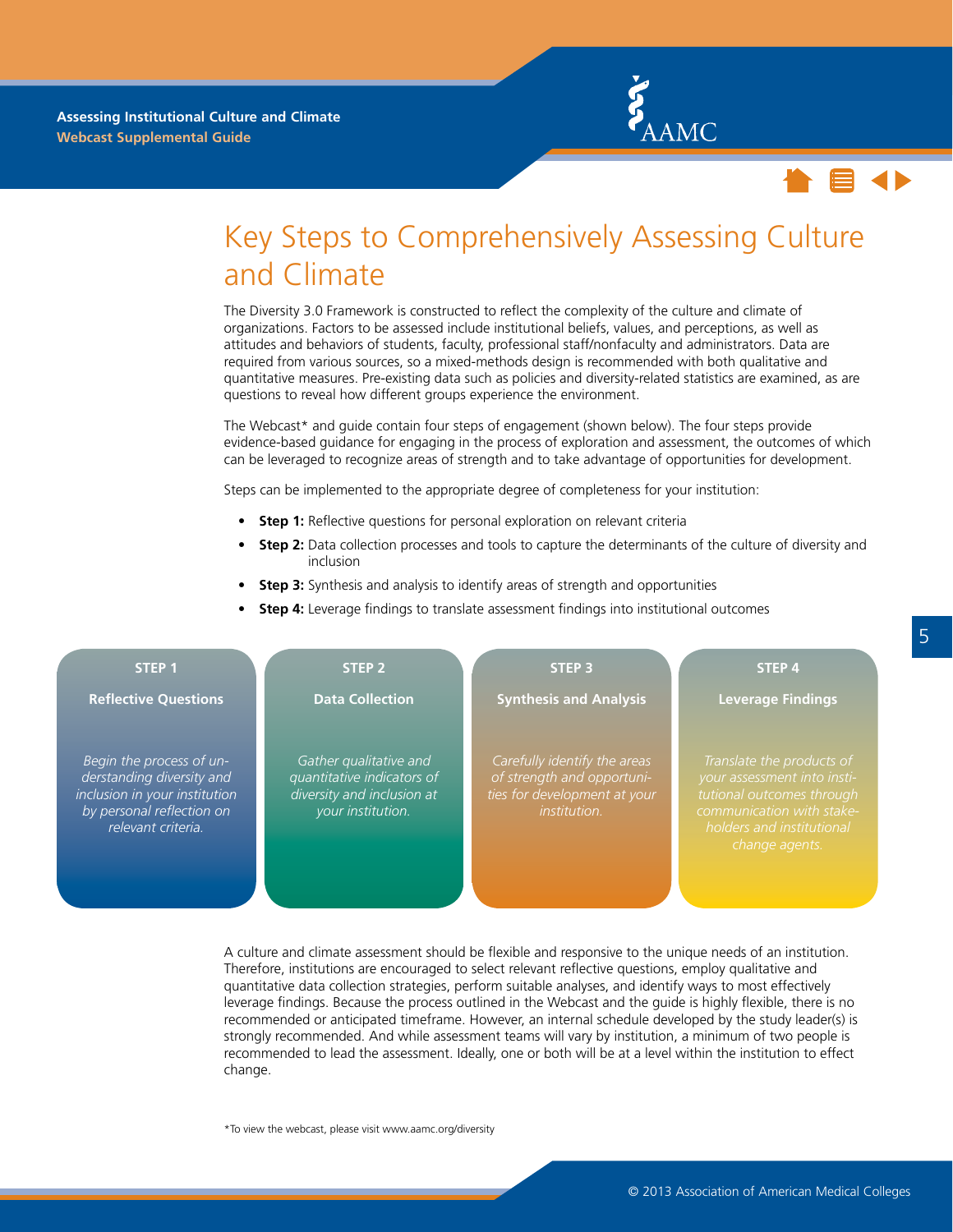



#### <span id="page-9-0"></span>**Step 1: Reflective Questions**

These questions are designed to get institutional representatives interested in a culture of diversity and inclusion and to begin to reflect on areas of strength and opportunities for development. Formal responses are not needed, but thoughtful consideration of each issue will uncover important themes. These questions might be considered by a single person, such as the chief diversity and/or inclusion officer of the institution. This would allow for basic planning and identification of key issues. Alternatively, a group of individuals including key stakeholders from across the institution could discuss these questions as a task force. Such a task force could identify barriers and opportunities and make recommendations to institutional leaders. For the task of reflective questioning, we encourage institutions to involve staff who have a broad view of the institution and are committed to its improvement.

The following are some sample questions that align with the key dimensions presented in the Diversity 3.0 Framework. It is recommended you select the most relevant ones to your institution.

#### **Institutional and Social Context**

- What has occurred at the local and/or state level in the past year, or the past 10 or 50 years that affects students, faculty, and staff at your institution who are diverse with regard to socioeconomic status, race, ethnicity, language, nationality, sex, gender identity, sexual orientation, religion, geography, disability, and age?
- Has the view of diversity and inclusion in academic medicine changed at your institution in the past year, or the past 10 or 25 years? How so?
- How does the institution engage with diverse business and community partners and collaborators off campus?
- • What are the outcomes of the institution's engagement with the community? In other words, what is the impact of community engagement?
- Does the institution build relationships with groups or schools that represent diverse stakeholders (e.g., historically black colleges or universities, tribal colleges)?
- Does community engagement involve individuals and organizations representing people from different socioeconomic status, race, ethnicity, language, nationality, sex, gender identity, sexual orientation, religion, geography, disability, and age groups?
- To what extent are these programs available across the institution rather than isolated within particular areas or units?
- What is the composition of the communities (with regard to socioeconomic status, race, ethnicity, language, nationality, sex, gender identity, sexual orientation, religion, geography, disability, and age) from which students, faculty, and staff are recruited?
- What is the composition of the community surrounding the institution?
- Are there geographic barriers that impede access to the institution?
- How has your institution been historically viewed by the surrounding community?
- What local and/or state political issues affect students, faculty, and staff from different socioeconomic status, race, ethnicity, language, nationality, sex, gender identity, sexual orientation, religion, geography, disability, and age groups at your institution?
- Does the institution have a government affairs office that monitors legislative support for diversity? Do these efforts apply to people from different socioeconomic status, race, ethnicity, language, nationality, sex, gender identity, sexual orientation, religion, geography, disability, and age groups?
- What local and/or state laws affect students, faculty, and staff from different socioeconomic status, race, ethnicity, language, nationality, sex, gender identity, sexual orientation, religion, geography, disability, and age groups at your institution?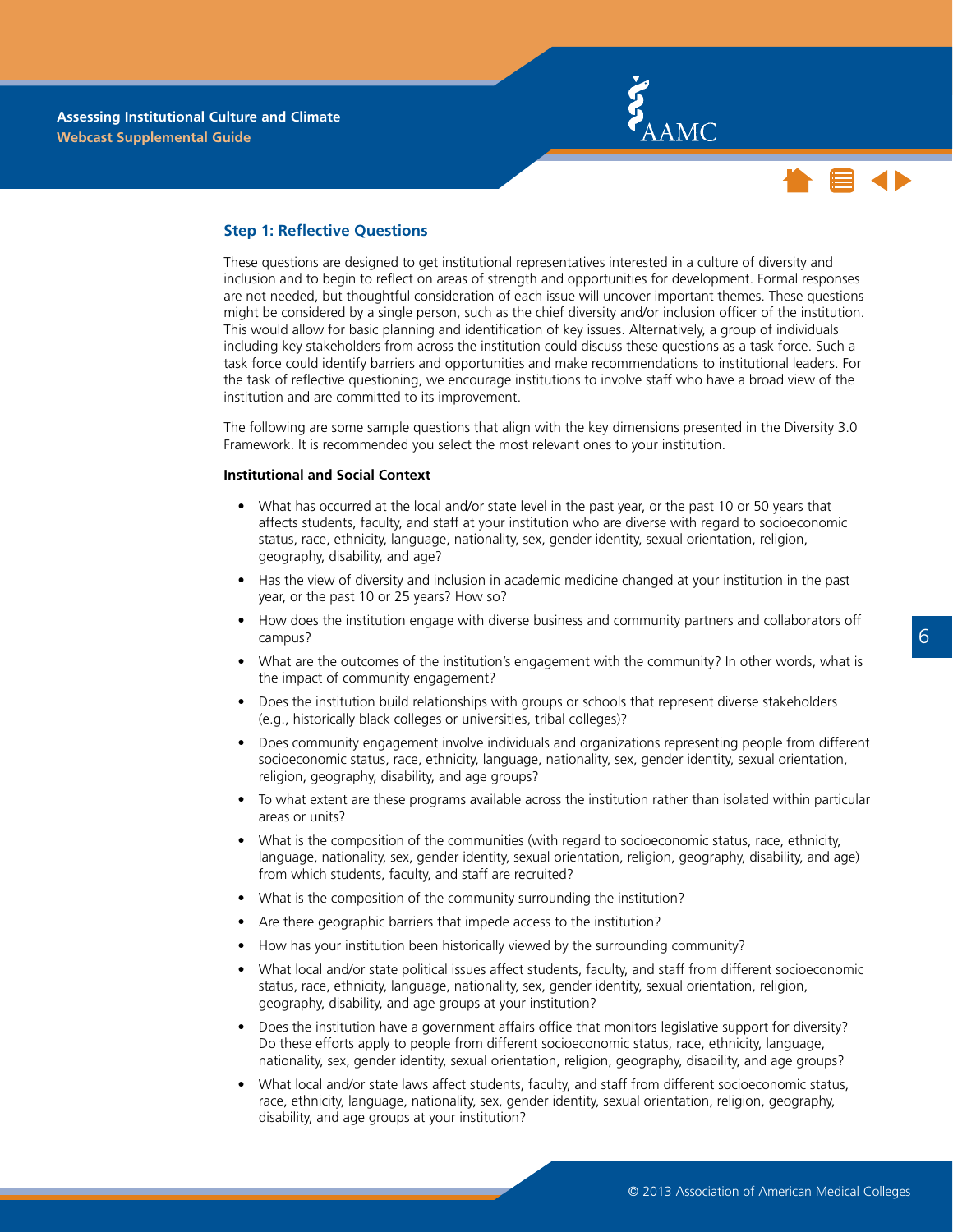



#### **Structures and Policies**

- Are diversity and inclusion integrated into the strategic plan of your institution? How so? Is there a separate plan for diversity or is it incorporated as part of the overall plan?
- Does the strategic plan about diversity and inclusion include multiple background and perspectives (i.e., socioeconomic status, race, ethnicity, language, nationality, sex, gender identity, sexual orientation, religion, geography, disability, and age)? How so?
- To what extent does the institutional strategic plan integrate diversity and inclusion throughout all areas of the institution?
- How are diversity and inclusion integrated in the strategic vision of your institution?
- Does the institutional vision about diversity and inclusion include socioeconomic status, race, ethnicity, language, nationality, sex, gender identity, sexual orientation, religion, geography, disability, and age?
- • To what extent is the institutional vision regarding diversity and inclusion integrated throughout all areas of the institution?
- How are diversity and inclusion efforts supported financially? Are they internally funded or externally funded by grants?
- Does funding address issues of socioeconomic status, race, ethnicity, language, nationality, sex, gender identity, sexual orientation, religion, geography, disability, and age?
- Does the institution have programs in place to attract applicants from different socioeconomic status, race, ethnicity, language, nationality, sex, gender identity, sexual orientation, religion, geography, disability, and age groups?
- What policies are in place to protect and support members from different socioeconomic status, race, ethnicity, language, nationality, sex, gender identity, sexual orientation, religion, geography, disability, and age groups? For example, are there flexible schedules, maternity/paternity leaves, tenure clock stoppage programs, nondiscrimination policies, and training programs?
- What policies are in place to prevent and address instances of discrimination? Does the institution have an ombudsman to address complaints or concerns?
- Who were the key stakeholders involved in the development of these policies? For example, was the committee considered to be inclusive and an adequate representation of staff and faculty? Was the external community that the organization serves involved in the development of these policies?
- What are faculty and staff impressions of these policies? Do they think they are representative and fair? Are there specific challenges and barriers they face as a result?
- What data and reports are available regarding diversity and inclusion at the institution? Do these include information about climate and culture?
- Have data and reports about diversity and inclusion stimulated thinking and action at the institution? How so?
- Does the institution have specific, measurable goals regarding diversity and inclusion? If so, what are they? What metrics are collected?
- How is diversity work structured? Who reports to whom? Who is accountable?
- To what extent do faculty, staff, and students work collaboratively and cooperatively in teams? Is a team culture prevalent across the institution or isolated in particular areas or units?
- Is there a community advisory board to aid in the development of institutional policy?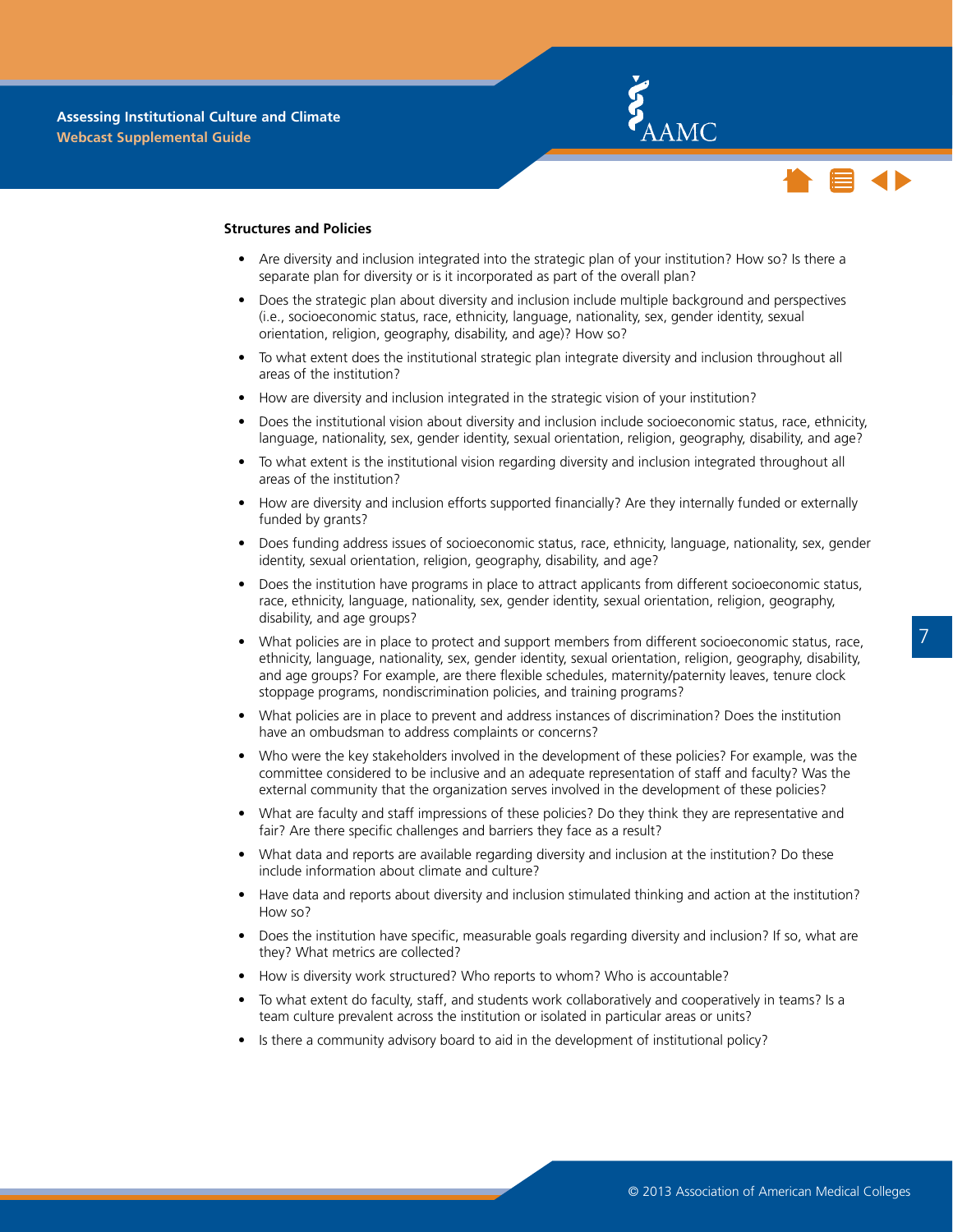



#### **Human Capital**

- How have institutional administrators demonstrated their commitment to diversity and inclusion?
- To what extent do institutional administrators serve as role models for a culture of diversity and inclusion?
- What systems are in place to ensure administrator accountability for creating a culture of diversity and inclusion? Who is accountable to whom?
- What is the structure for issues related to diversity and inclusion? Who reports to whom?
- Is there a lead diversity staff member (i.e., chef diversity officer)? If so, to whom does this person report?
- What is the composition of administration with regard to socioeconomic status, race, ethnicity, language, nationality, sex, gender identity, sexual orientation, religion, geography, disability, and age?
- • What are the perceptions, attitudes, and interpersonal experiences of administrators from different socioeconomic status, race, ethnicity, language, nationality, sex, gender identity, sexual orientation, religion, geography, disability, and age groups?
- Are the perceptions, attitudes, and experiences of all administrators valued, regardless of their background? Used for decision making?
- What training programs are available to ensure staff gain and/or maintain cultural competence? To what extent are these programs available across the institution rather than isolated within particular areas or units?
- How does the institution support the promotion of staff from different socioeconomic status, race, ethnicity, language, nationality, sex, gender identity, sexual orientation, religion, geography, disability, and age groups? To what extent is this support consistent across the institution rather than isolated within particular areas or units?
- Does the institution offer staff from different socioeconomic status, race, ethnicity, language, nationality, sex, gender identity, sexual orientation, religion, geography, disability, and age groups special opportunities to develop in teaching, research, or practice?
- To what extent are these programs available across the institution rather than isolated within particular areas or units?
- What is the composition of staff with regard to socioeconomic status, race, ethnicity, language, nationality, sex, gender identity, sexual orientation, religion, geography, disability, and age?
- What are the perceptions, attitudes, and interpersonal experiences of staff from different socioeconomic status, race, ethnicity, language, nationality, sex, gender identity, sexual orientation, religion, geography, disability, and age groups?
- Are the perceptions, attitudes, and experiences of staff valued? Used for decision making?
- Does the institution offer faculty from different socioeconomic status, race, ethnicity, language, nationality, sex, gender identity, sexual orientation, religion, geography, disability, and age groups unique opportunities to develop in teaching, research, or practice? To what extent are these programs available across the institution rather than isolated within particular areas or units?
- How does the institution support mentoring of faculty, students, and staff from different socioeconomic status, race, ethnicity, language, nationality, sex, gender identity, sexual orientation, religion, geography, disability, and age groups? To what extent are these programs available across the institution rather than isolated within particular areas or units?
- Does the institution foster research and teaching avenues that assist faculty from different socioeconomic status, race, ethnicity, language, nationality, sex, gender identity, sexual orientation, religion, geography, disability, and age groups in navigating the tenure and promotion process? To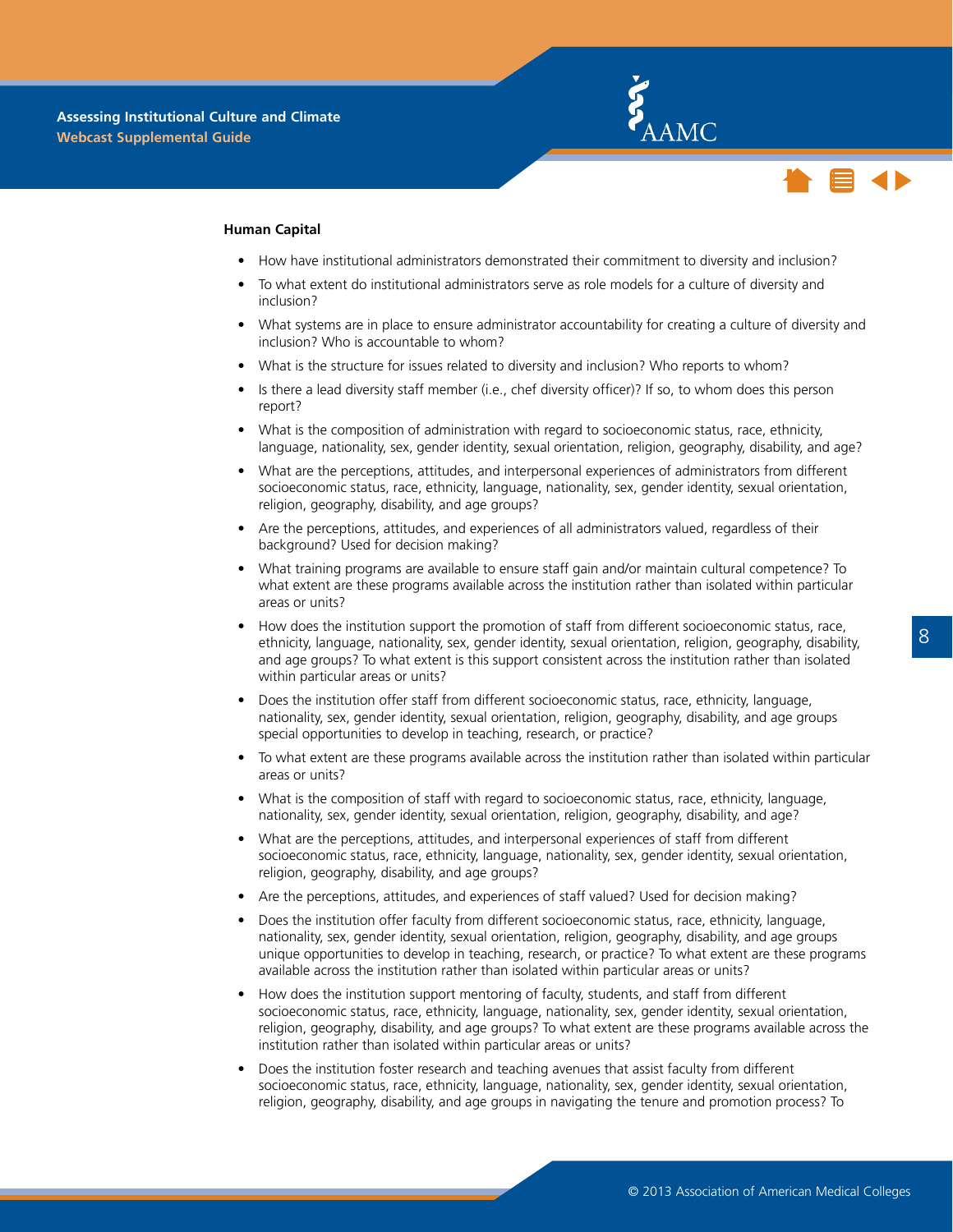



what extent are these efforts available across the institution rather than isolated within particular areas or units?

- Does the institution value and encourage community engaged research?
- What is the composition of faculty with regard to socioeconomic status, race, ethnicity, language, nationality, sex, gender identity, sexual orientation, religion, geography, disability, and age?
- What is the composition of faculty by rank? What resources are in place to support the advancement of diverse faculty?
- What are the perceptions, attitudes, and interpersonal experiences of faculty from different socioeconomic status, race, ethnicity, language, nationality, sex, gender identity, sexual orientation, religion, geography, disability, and age groups? How do you know?
- • Are the perceptions, attitudes, and experiences of faculty valued? Used for decision making?
- What outreach programs does the institution support to encourage students from different socioeconomic status, race, ethnicity, language, nationality, sex, gender identity, sexual orientation, religion, geography, disability, and age groups to attend medical school?
- What collaborations exist with schools and universities that help build the medical student pipeline? How might the institution contribute more?
- How are admissions procedures shaped to optimize diversity and inclusion with regard to socioeconomic status, race, ethnicity, language, nationality, sex, gender identity, sexual orientation, religion, geography, disability, and age? Is there a holistic admissions process in place?
- How is diversity and critical thinking about diversity incorporated into the curriculum?
- How is the curriculum evaluated to ensure that it is inclusive?
- Does the curriculum include social determinants of health?
- Is cultural competence parrt of the curriculum?
- Is cultural competence covered in courses that are not dedicated to the topic?
- Do discussions of cultural competence include socioeconomic status, race, ethnicity, language, nationality, sex, gender identity, sexual orientation, religion, geography, disability, and age?
- How does the institution encourage students to practice in diverse and/or underserved areas?
- Where do graduates plan to practice? In underserved communities? In what areas of specialization?
- Where do graduates practice?
- What is the composition of students with regard to socioeconomic status, race, ethnicity, language, nationality, sex, gender identity, sexual orientation, religion, geography, disability, and age?
- What are the perceptions, attitudes, and interpersonal experiences of students from different socioeconomic status, race, ethnicity, language, nationality, sex, gender identity, sexual orientation, religion, geography, disability, and age groups? How do you know?
- Are the perceptions, attitudes, and experiences of all students valued? Used for decision making?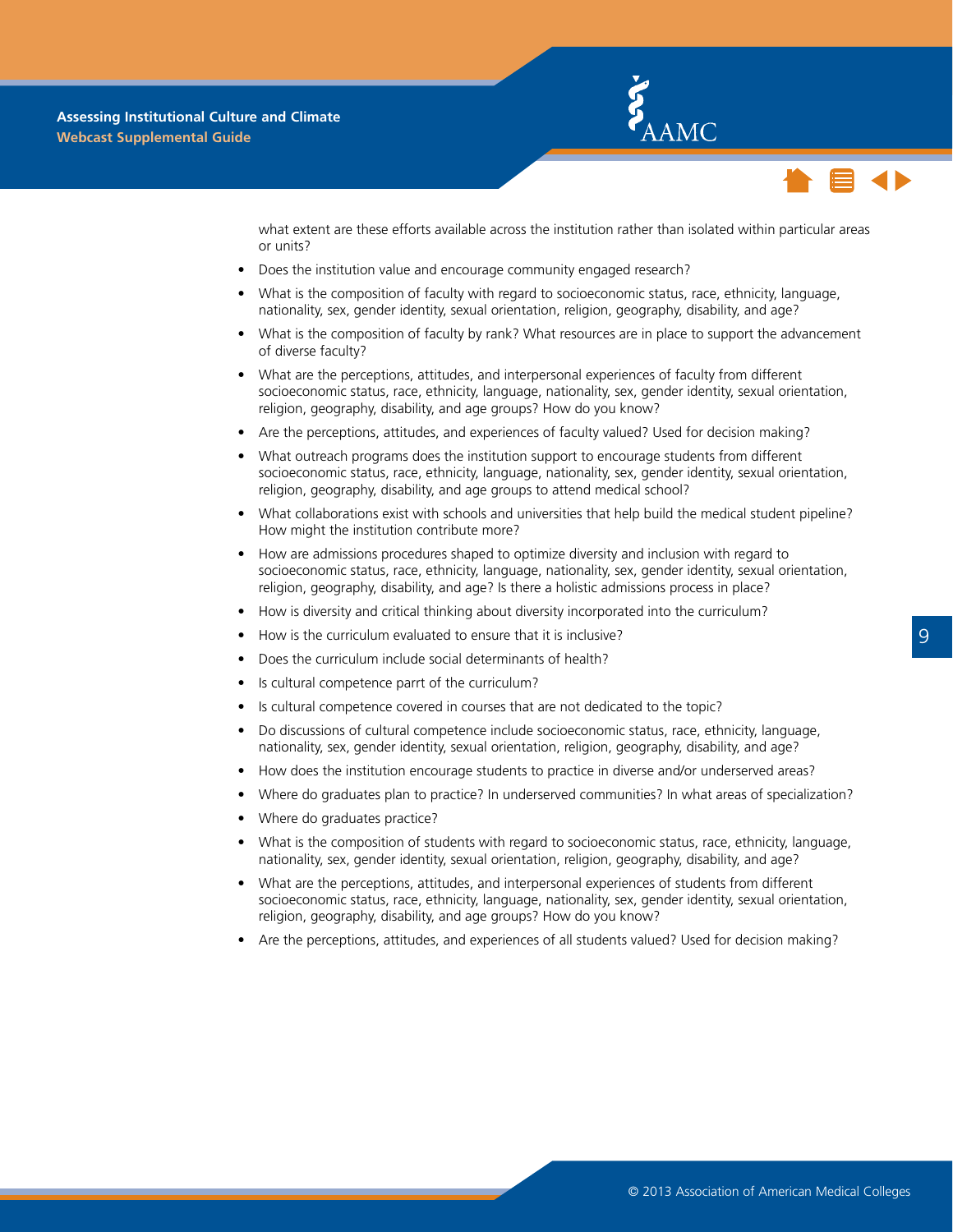



#### <span id="page-13-0"></span>**Step 2: Data Collection**

To get a true picture of institutional culture and climate, we recommend a multi-methods approach in part because many culture and climate frameworks are multifaceted and require data from various sources. A multi-methods assessment includes both quantitative (i.e., surveys) and qualitative (i.e., focus groups and interviews) data.

Additionally, it is important to review pre-existing data such as policies, documents, and statistics (i.e., student enrollment data). These provide valuable insight into how an institution has conceptualized and supported diversity. Finally, data should be collected from varying groups and levels within the organization, as well as from as many diverse groups as possible. It is especially important when collecting qualitative data to establish safe, comfortable environments where everyone feels they can share personal experiences and opinions without fear of punishment or judgment. Above all, data regarding diversity and inclusion are sensitive and must remain confidential and anonymous.<sup>13</sup>

This Webcast and guide are intended to be flexible and adaptive, and therefore should be used in accordance with the priorities and resources of the institution. For example, it may be more effective to begin by focusing on a few dimensions or a few data collection strategies rather than engage in the full set described here. Depending on the complexity of the institutional needs and data collection plans, it may be helpful to engage an external consultant or researcher or recruit an internal expert in qualitative or quantitative methodologies. We encourage institutions to pursue the approaches that are most responsive to the needs of the institution.

#### **Focus Group Data**14,15

#### *General Guidelines*

Focus groups can be an effective way to gather information about participants' experiences, memories, and ideas. When conducting focus groups on diversity-related topics, it is important to keep a few general guidelines in mind:

- Groups should range from about eight-10 participants. Fewer may reduce idea generation and more may limit individual participation. It may be beneficial to attract 10-12 participants per group since a few might not ultimately attend.
- Meetings should generally be scheduled for 90 minutes depending on the number of questions you hope to include. Shorter meetings may not give sufficient time to explore issues that emerge; however, attention and energy wane over longer periods of time.
- • Group composition should be varied so that some groups comprise only racial and ethnic minority group members, for example, and others include both majority and minority group members. Depending on the topic of focus, these groups may also be varied with regard to role (e.g., faculty, staff, student, administrator) and divisional affiliation (e.g., HR, student life, admissions). This will ensure that a range of perspectives is considered.
- Be thoughtful in choosing the focus group facilitator. In general, a person who is not affiliated with the institution may solicit more honest (and less socially desirable) responses. In addition, racial and ethnic minority group members may feel more comfortable discussing diversity-related topics with a facilitator who is also a minority group member than with a majority group member facilitator.
- • Give participants time to respond to questions. Facilitators can clarify the meaning of a question but should allow focus group members to respond fully.
- If one focus group member becomes uncomfortable as a result of the discussion, it may be appropriate to remind members to be respectful of each other and/or informally touch base with the focus group member at the conclusion of the meeting.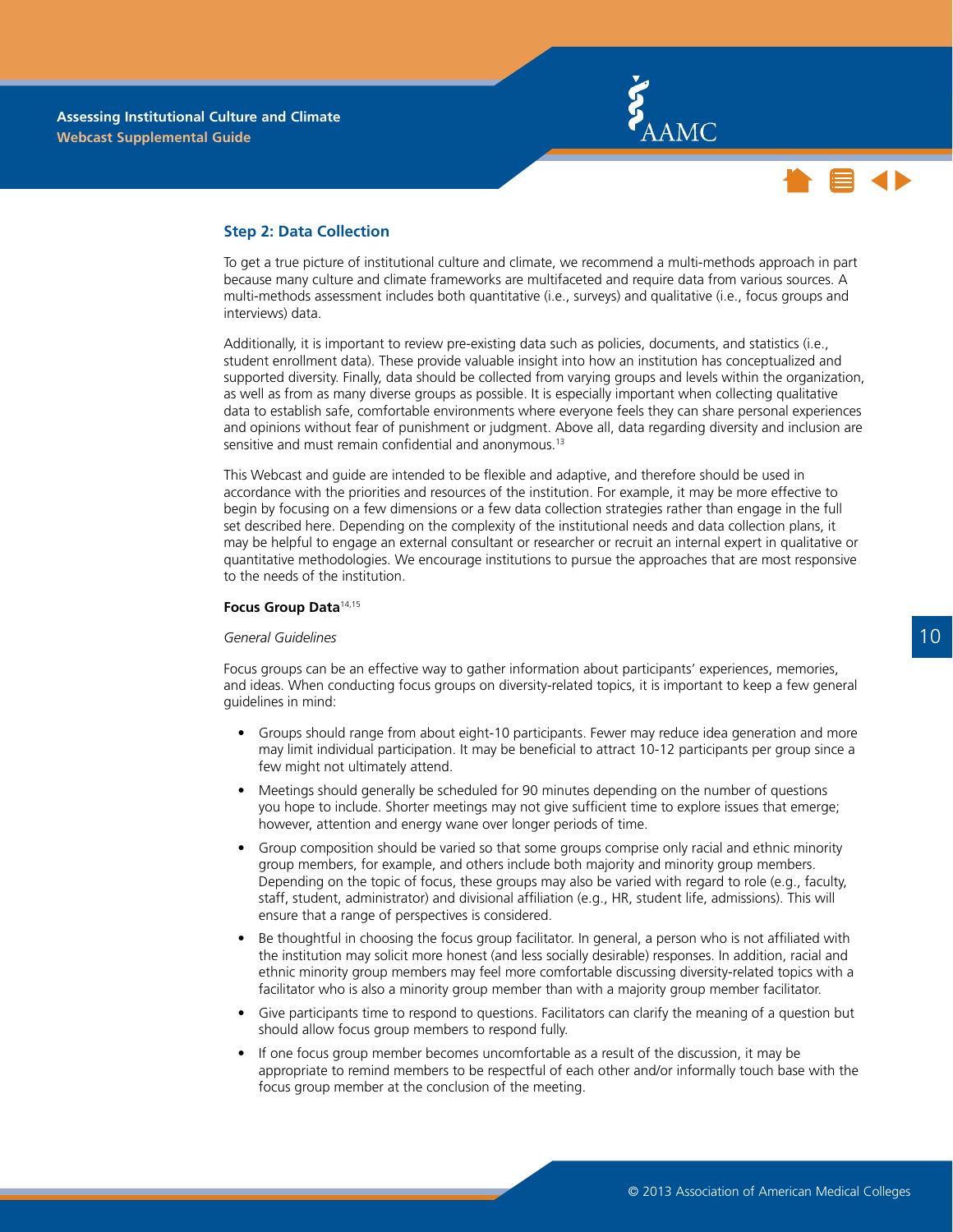



- <span id="page-14-0"></span>Take detailed notes that record the date of the meeting, the number of participants and their backgrounds, and all substantive aspects of the discussion. Often, it is effective to have a second facilitator present to take notes.
- Check with your institutional review board or office of human subjects research to ensure that your procedures are consistent with institutional policies.
- Be sure to discuss confidentiality at the outset of the discussion. This requires that all participants agree to keep everything discussed in the session confidential.
- Follow campus policies should a previous incidence of discrimination or harassment be revealed during the focus group.

#### **Survey Data**16,17

#### *General Guidelines*

Surveys can be an efficient, effective way to assess perceptions and experiences of a large number of stakeholders simultaneously. However, care must be taken to ensure that items are interpretable and that survey respondents represent the overall population of interest. A few guidelines to keep in mind:

- All potential participants should have easy access to the survey, which may require using both online and paper and pencil versions of a survey. It also may require modifications for people with disabilities (e.g., an auditory or phone version for a blind participant).
- Ideally, all members of the population of interest would participate in a survey. However, response rates are often low. A few suggestions to improve response rates include sending an advance notification that a survey will be coming, putting a "face" behind the survey by personally introducing it to as many groups as possible, or offering incentives. For example, you might consider a raffle for a desired prize (e.g., one in every 500 participants gets an iPad) in addition to emphasizing the utility of responses in improving the institution as a whole.
- The survey should be brief to ensure high-quality responses. Refrain from overloading participants with too many questions. Prioritize which issues are most important to assess first, or you may decide to send different question sets to different respondents.
- • To encourage honest responses, surveys should be kept entirely anonymous and data should not be collected that might allow the identification of a particular individual. For example, you may not be able to ask about gender, race, age, and what department individuals are from if there is only one 30-year-old White woman working in anesthesiology. A rule of thumb is to ensure that all response categories correspond to at least 10 people.
- Check with your institutional review board or office of human subjects research to ensure that your procedures are consistent with institutional policies.

There are many survey instruments available to help institutions further understand their culture and climate. The Diversity Engagement Survey (DES) is one in particular that was developed by the AAMC in collaboration with the University of Massachusetts Medical School (UMMS) and DataStar. This 22 item survey can be administered to students, faculty, and staff, and will allow institutions to develop a meaningful inclusion scorecard that characterizes their progress toward creating an inclusive work environment. Additionally, the DES offers benchmarking capabilities, which may be a good place for institutions to begin assessing their culture and climate. Further information regarding the DES is available at: www.DiversityEngagementSurvey.info.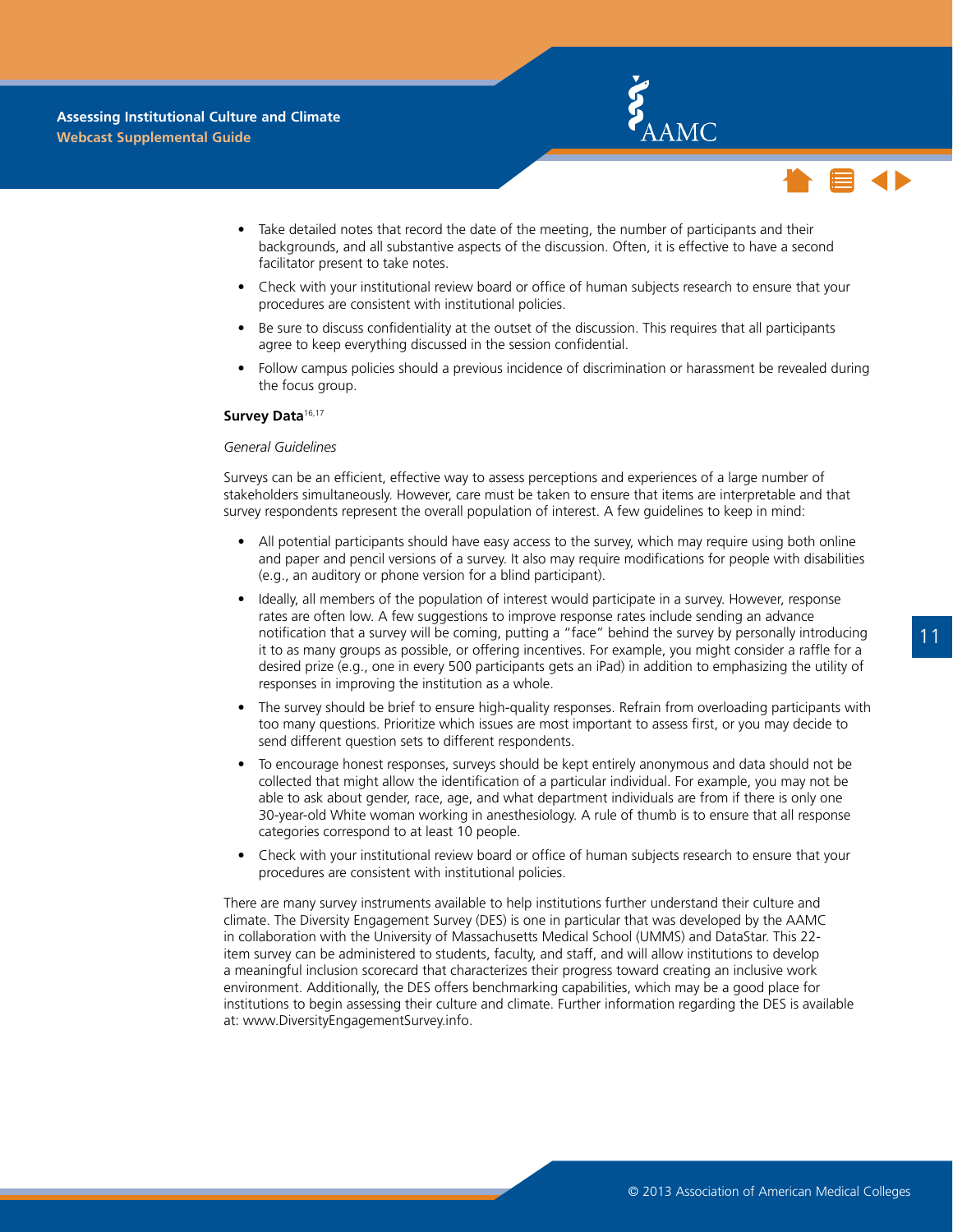



#### <span id="page-15-0"></span>**Interview Data**18,19

#### *General Guidelines*

One-on-one interviews can be an effective method to obtain specific information from highly knowledgeable sources. Interviews typically utilize open-ended questions and can range in formality and standardization depending on the type of information you hope to gain. To develop a complete understanding of the components of a culture of diversity and inclusion, it will be useful to conduct guided (but not highly formal) interviews with key personnel. In particular, we recommend talking with some of the following individuals (or their equivalent at your institution): chief diversity officer, vice president of human resources, institutional general counsel, dean of medical education, dean of admissions, office of outreach/ community service, vice president of institutional research and reporting. A few guidelines to keep in mind:

- Choose a meeting location with as few distractions as possible. It may be more convenient to use the interviewees' offices, but recognize that there may be phone or email interruptions, etc.
- The interview must be brief to be respectful of interviewees' busy schedules. This means you may have to prioritize which issues are most important to assess first, or you might decide to ask different questions of multiple interviewees.
- You may need to keep the interview on topic and gently redirect interviewees to your questions if they get off track.
- Explain the purpose and format of the interview, including the expected time and question types.
- To encourage honest responses, interviews should be kept entirely confidential. This means that specific individual respondents should not be identified in any reports or notes. Explain this to your interviewees and allow them to ask questions. Ask for permission to take notes.
- • Be as neutral as possible in your questions and reactions to interviewees' responses. Balance this with statements and gestures that encourage interviewees to respond, such as occasional head nods or "uh-huhs," etc.
- Check with your institutional review board or office of human subjects research to ensure that your procedures are consistent with institutional policies.

#### **Existing Documents**

One useful strategy for assessing an institution's culture is to examine existing documents that reflect aspects of culture. Careful consideration of documents such as strategic plans, faculty handbooks, and public relations materials provides an opportunity to understand symbolic items that represent the institution as a whole.

#### *Which documents should you gather?*

The specific documents that are relevant to a culture of diversity and inclusion likely vary from institution to institution, but here is an initial list of possible sources:

- Vision statement
- **Mission statement**
- Strategic plan
- Strategic plan for diversity and inclusion
- Faculty handbook
- Human resources policy manual
- Major institutional Web sites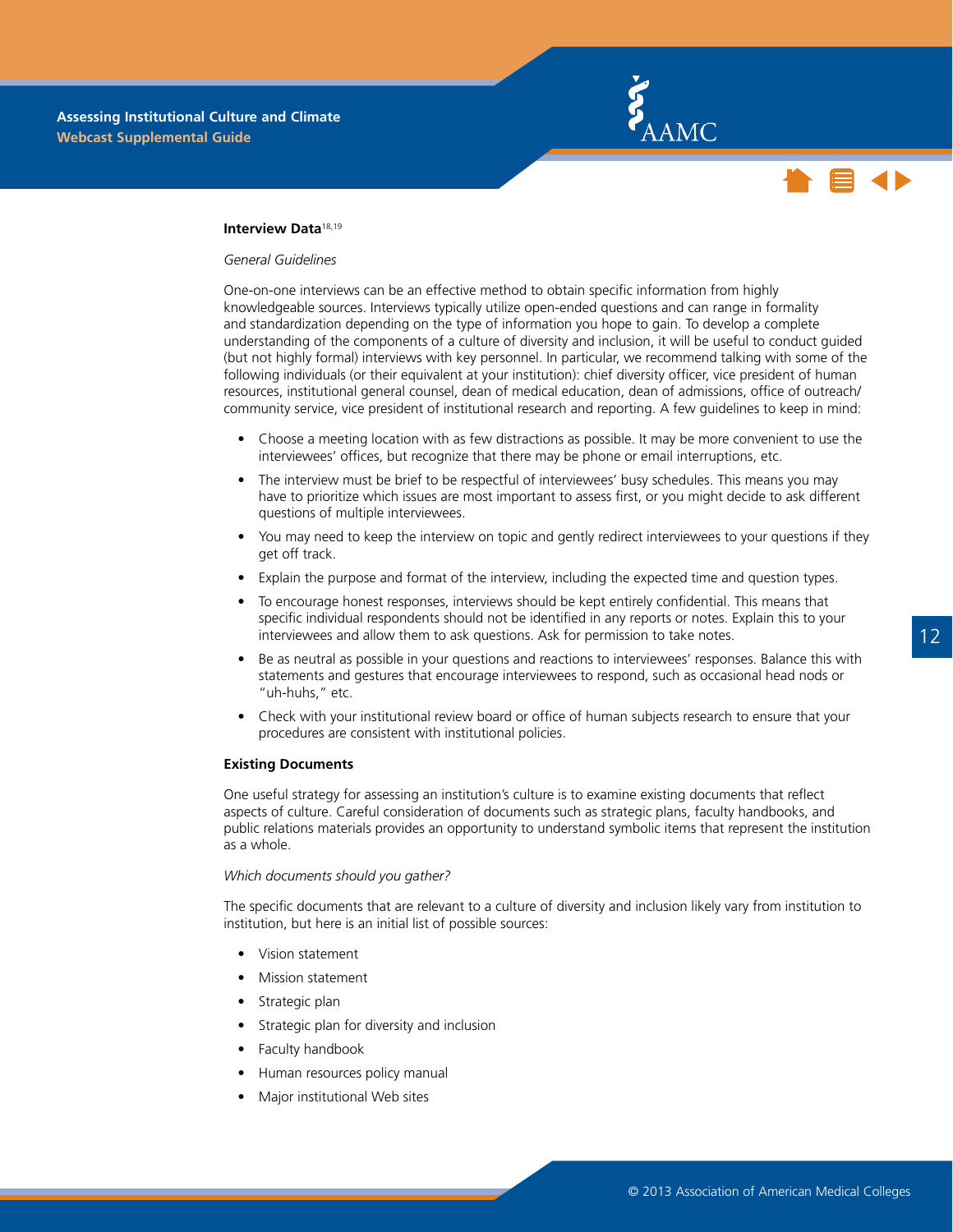- <span id="page-16-0"></span>Diversity-related institutional Web sites
- Public relations materials
- Curricula guides

#### *How can you use these documents?*

We recommend that you conduct an informal analysis of the content of these documents. The overarching question driving this review might be: To what extent is a culture of diversity and inclusion reflected on paper? We recommend you read the aforementioned sources and track relevant information (or lack of information) from the lens of diversity and inclusion. Consider each document separately and ask yourself the following questions:

E AAMC

- How is diversity addressed in this document?
- How is inclusion addressed in this document?
- Does diversity explicitly include differences in socioeconomic status, race, ethnicity, language, nationality, sex, gender identity, sexual orientation, religion, geography, disability, and age?
- How would people from different socioeconomic status, race, ethnicity, language, nationality, sex, gender identity, sexual orientation, religion, geography, disability, and age groups likely view this document?

Your observations from this content analysis should point to areas of strength wherein diversity and inclusion are communicated clearly and comprehensively, as well as areas of opportunity for improvement.

#### **Existing Data Review**

Data are already available to help you gauge the culture of diversity and inclusion at your institution. Specifically, you should be able to work with individuals in the office of institutional research at your institution and with AAMC staff members to identify data that are already collected that may be relevant to the culture of diversity and inclusion.

#### *What data might my institution collect?*

To supplement AAMC data, it would be helpful to access additional internal data sources in collaboration with existing offices. First, offices of institutional research and reporting typically track important figures such as academic program reviews, enrollment categories, and faculty profiles. Second, offices of institutional assessment or human resources often gauge stakeholders' experiences through graduating student or staff surveys. We have encouraged you to conduct interviews with leaders from each of these offices with the intention of helping you determine what data are already available at your institution.

If you begin your exploration of institutional culture for diversity and inclusion by carefully interpreting the data that are provided by the AAMC and your institutional offices, you may find that much of the information of interest to you is immediately accessible.

#### **Step 3: Synthesis and Analysis**

The Webcast and this guide offer multiple strategies for collecting information about institutional culture for diversity and inclusion including focus groups, interviews, and surveys. The data from each of these sources will be valuable to the extent that your analysis, interpretation, and synthesis point to clear conclusions. We provide general guidance below for extracting conclusions from these data sources, and we encourage you to consult additional resources and work in conjunction with internal or external experts (e.g., statisticians, psychologists) to fully capitalize on your data collection efforts.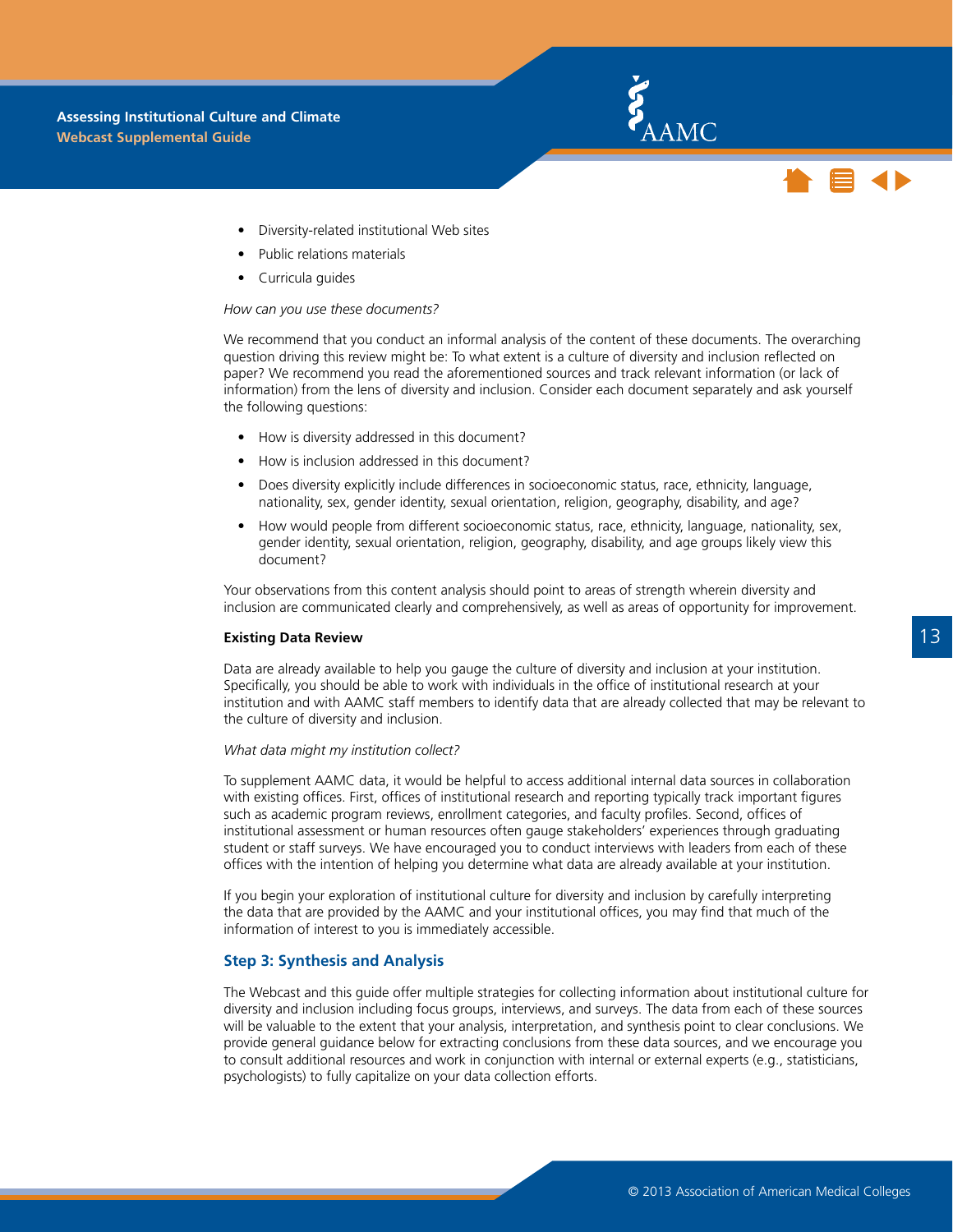



#### **Interpreting Focus Group Data**14,15

An effective way to analyze and interpret focus group data is through thematic coding. This is a process that involves using notes and/or transcripts to reflect the major themes that emerged in discussions. Ideally, more than one person who does not have a vested interest in the outcome of the culture assessment would reflect on each focus group independently and make note of the predominant topics that emerged. These coders would compare their independent reflections and identify common, central dimensions or issues. This process could occur after each focus group so that the initial findings can shape future discussions and coding processes. The final product of these analyses would be a list of major themes common across discussion groups that identify challenges and opportunities related to diversity and inclusion. It might also be helpful to record direct (anonymous) quotes that help make the themes more tangible.

#### **Interpreting Interview Data**18,19

Interview data serve two primary purposes. The first is to gather specific pieces of information of which particular individuals may have best access. For example, ask the institution's general counsel to describe institutional legal processes and procedures. This type of data can simply be recorded. The second purpose is to gain insight into the ways in which key personnel view the institutional culture for diversity and inclusion. These components of the interview data should be subject to thematic coding in much the same way as the focus group data. Coders should identify common themes across interview subjects and record quotes that exemplify these ideas. The final outcome of interview data can be a record of informational responses, a list of major themes, and (anonymous) quotes that substantiate these ideas.

#### **Interpreting Survey Data**16,17

Unlike the qualitative data from focus groups and interviews, the data collected from surveys are more directly quantifiable. You likely would begin by describing the overall sample: How did people from your institution generally rate the inclusiveness of the institution? Descriptive statistics such as frequencies, means, and standard deviations may be useful in addressing these questions. Next, analysis of these data likely will focus on average levels of responses across different demographic groups. For example, you might want to know whether male or female faculty feel more included at the institution. To find the answer, you first need to calculate each participant's feelings of inclusion across the multiple items that assess inclusion. You then need to compare the average inclusive feelings of female faculty and the average inclusive feelings of male faculty using inferential statistics. Similar analyses would address the overarching questions regarding the institutional experiences and perceptions of diverse faculty, staff, students, and administrators.

#### **Synthesizing Across Data Sources**

Though each data collection strategy requires its own interpretational approach, it also is important to step back and look at the overall picture. You will want to know whether the results from the surveys are generally consistent (or not) with the results from your focus groups and interviews. Are people emphasizing similar issues in each setting? If so, what are these common issues? If not, how and why are their responses different? The strongest conclusions—and the issues that are likely to be your priorities moving forward are typically derived from consistent patterns across data collection strategies.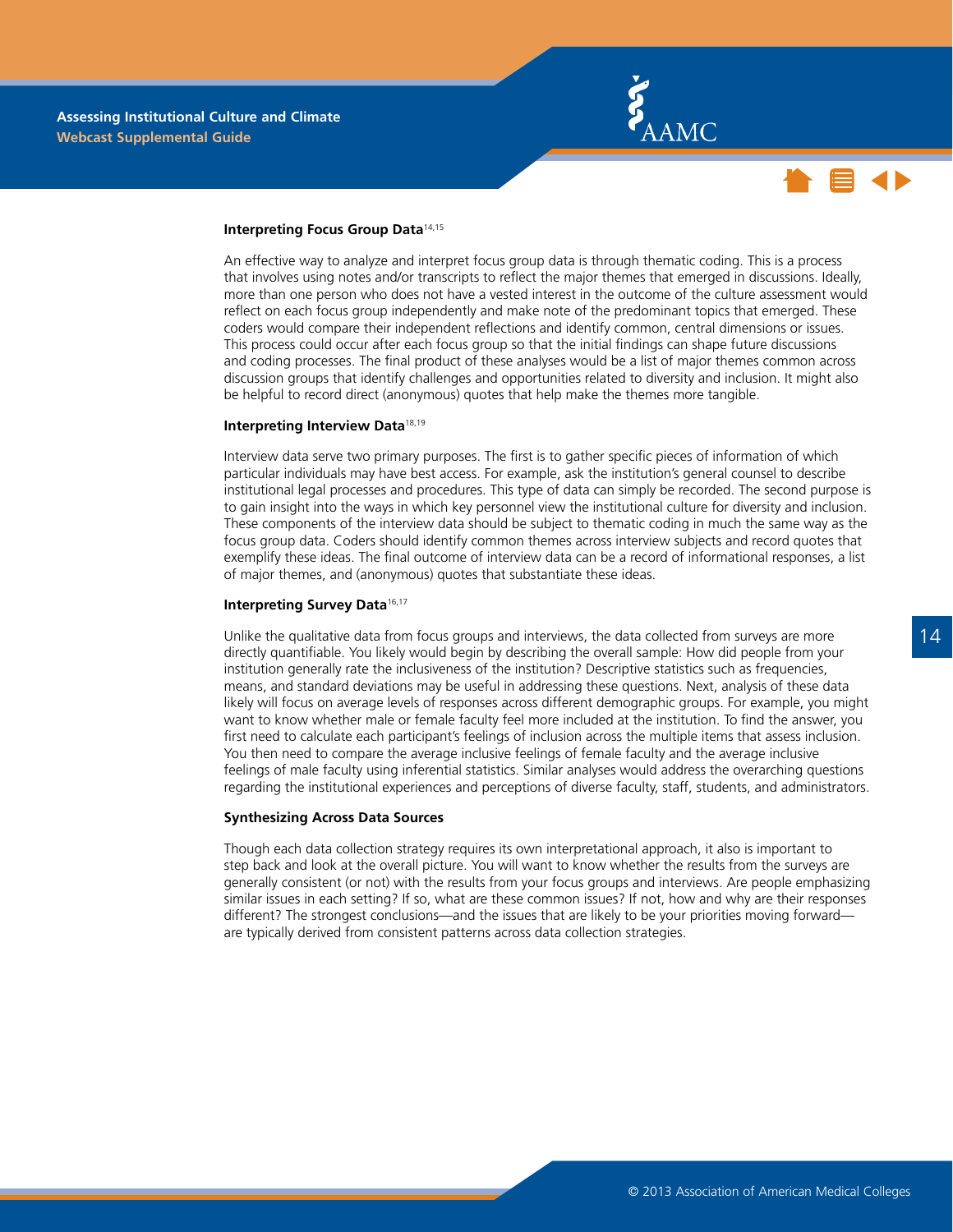



#### <span id="page-18-0"></span>**Step 4: Leverage Findings**

The results of your assessment of the culture of diversity and inclusion at your institution can offer an opportunity to build positive momentum and change where necessary. To leverage the findings, you will need to prioritize actionable items, share relevant findings with internal stakeholders (such as administrators, faculty, professional staff/nonfaculty, and students), and share relevant information with external stakeholders (such as community members and the media).

Prior to sharing the results of your diversity and inclusion assessment with your institutional community, you may wish to consider how you will engage faculty, students, professional staff/non-faculty, and administrators. How will the initial information be shared? Who will prioritize the findings and how? Who will decide if changes should be pursued, and how will that be communicated to the school community? The International Association for Public Participation offered the following framework for determining how information should be communicated:

| Questions to<br>consider                                                                | <b>INFORM</b>                                                           | <b>CONSULT</b>                                                                                                              | <b>COLLABORATE</b>                                                                                                                     | <b>CO-CREATE</b>                                                                                                                                                                                                                                  | <b>DELEGATE</b>                                                                                                                                                                                                                         |
|-----------------------------------------------------------------------------------------|-------------------------------------------------------------------------|-----------------------------------------------------------------------------------------------------------------------------|----------------------------------------------------------------------------------------------------------------------------------------|---------------------------------------------------------------------------------------------------------------------------------------------------------------------------------------------------------------------------------------------------|-----------------------------------------------------------------------------------------------------------------------------------------------------------------------------------------------------------------------------------------|
| <b>How is initial</b><br><b>information</b><br>shared?                                  | The results will be<br>posted on school<br>intranet.                    | We will host a town<br>hall meeting to<br>hear thoughts and<br>insights.                                                    | We will have small<br>group meetings to<br>inform our approach<br>to specific issues that<br>have been identified.                     | The results will be<br>posted on the school<br>intranet, and we<br>will host a town<br>hall meeting to hear<br>your thoughts and<br>insights. We will have<br>small group meet-<br>ings for each major<br>finding area to make<br>recommendations | The results will<br>be posted on the<br>school intranet, and<br>we will host a town<br>hall meeting to hear<br>your thoughts and<br>insights. We will<br>have small group<br>meetings for each<br>major finding area<br>and those small |
| Who will priori-<br>tize the findings<br>and how?                                       | We will share<br>information on how<br>findings will be<br>prioritized. | We will seek feed-<br>back on priority-<br>setting and will<br>share information<br>on how findings will<br>be prioritized. | Feedback from town<br>hall and small group<br>discussions will be<br>directly reflected in<br>priority-setting and<br>decision-making. |                                                                                                                                                                                                                                                   |                                                                                                                                                                                                                                         |
| Who will decide<br>what changes to<br>pursue and how<br>will that be com-<br>municated? | We will share<br>information on the<br>decision making<br>process.      | Feedback will<br>inform decision-<br>making.                                                                                |                                                                                                                                        | on how to prioritize<br>and approach specific<br>issues that have been<br>identified. We will<br>incorporate those rec-<br>ommendations into<br>priority setting and<br>decision-making to<br>the maximum extent<br>possible.                     | groups will decide<br>how to prioritize<br>and approach spe-<br>cific issues that have<br>been identified.                                                                                                                              |

Adapted by IAP2: International Association for Public Participation 2007.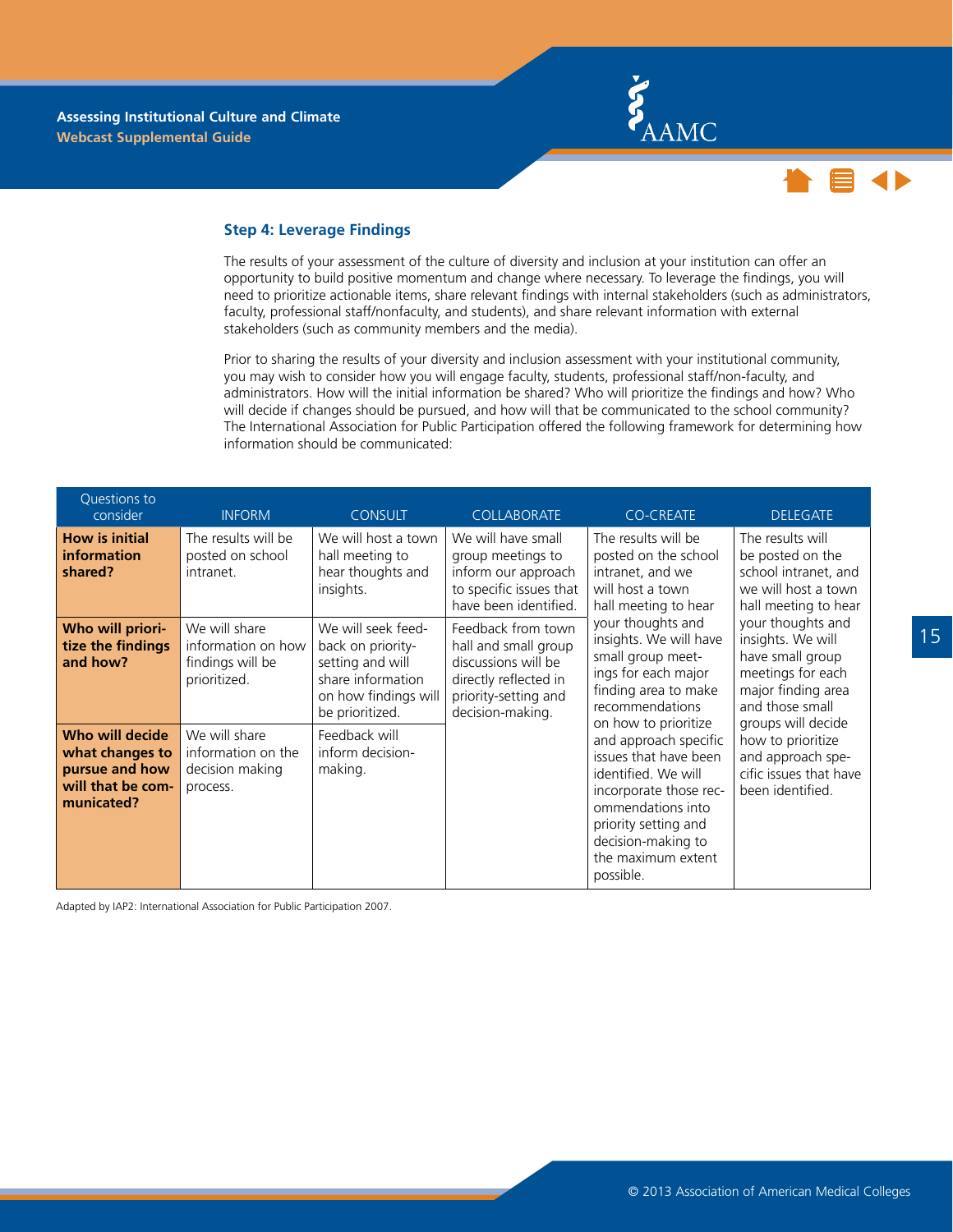



### <span id="page-19-0"></span>References

- 1. Nivet MA. Diversity 3.0: a necessary systems upgrade. *Acad Med.* 2011;86:1487-1489.
- 2. Pugh SD, Dietz J, Brief AP, Wiley JW. Looking inside and out: the impact of employee and community demographic composition on organizational diversity climate. *J Appl Psychol.* 2008;93(6):1422-1428.
- 3. Castillo-Page L. Introduction: the benefits of diversity in medical education. In: AAMC, ed. *Minorities in Medical Education: Facts & Figures 2005.* Washington, D.C.: AAMC; 2005:9.
- 4. Mor Barak ME, Cherin DA, Berkman S. Organizational and personal dimensions in diversity climate. *J Appl Behav Sci.* 1998;34:82-104.
- 5. Chen XP, Liu D, Portnoy R. A multilevel investigation of motivational cultural intelligence, organizational diversity climate, and cultural sales: evidence from U.S. real estate firms. *J Appl Psychol.* 2012;97:93-106.
- 6. Bowman NA, Brandenberger JW, Hill PL, Lapsley, DK. The long-term effects of college diversity experiences: well-being and social concerns 13 years after graduation. *J Coll Student Dev.*  2011;52(6):729-739.
- 7. Milem JF. The educational benefits of diversity: evidence from multiple sectors. In: Chang DW, J. Jones, K. Hakuta, eds. *Compelling Interest: Examining the Evidence on Racial Dynamics in Higher Education.* Stanford, Calif.: Stanford University Press; 2003.
- 8. Hurtado S. Linking diversity with the educational and civic missions of higher education. *Rev High Educ.* 2006;30(2):185-196.
- 9. Erickson T. New leadership—diversity executive. Available at: http://diversity-executive.com/articles/view/ new-leadership/1. Published July 11, 2007. Accessed March 1, 2012.
- 10.McKay PF, Avery DR, Morris MA. A tale of two climates: diversity climate from subordinates' and managers' perspectives and their role in store unit sales performance. *Pers Psychol.* 2009;62(4):767-791.
- 11.Page SE. *The Difference: How The Power Of Diversity Creates Better Groups, Firms, Schools, and Societies.* Princeton, N.J.: Princeton University Press; 2007.
- 12.Petersen MW, Spencer MG. Understanding academic culture and climate. *New Dir Inst Res.*1990;68:3- 18.
- 13. Castillo-Page L, Milem J, O'Brien C, Schoolcraft S. Campus climate in the medical school setting: What we don't know may hurt us. *Acad Med*. 2012;87(10):1313.
- 14.Kruger RA, Casey MA. Focus Groups: *A Practical Guide for Applied Research.* 3rd ed. Thousand Oaks, Calif.: Sage Publications; 2000.
- 15.Bystedt J, Lynn S, Potts D. *Moderating to the Max: A Full-tilt Guide to Creative, Insightful Focus Groups and Depth Interviews.* Ithaca, N.Y.: Paramount Market Publishing; 2010.
- 16.Fink A. *How to Conduct Surveys: A Step-by-Step Guide.* Thousand Oaks, Calif.: Sage Publications; 2008.
- 17.Nardi PM. *Doing Survey Research.* 2nd ed. Boston, Mass.: Allyn & Bacon; 2005.
- 18.Seidman I. *Interviewing as Qualitative Research: A Guide for Researchers in Education and the Social Sciences.* New York, N.Y.: Teachers College Press; 2005.
- 19.Kvale S. *Interviews: An Introduction to Qualitative Research Interviewing.* Thousand Oaks, Calif.: Sage Publications; 1996.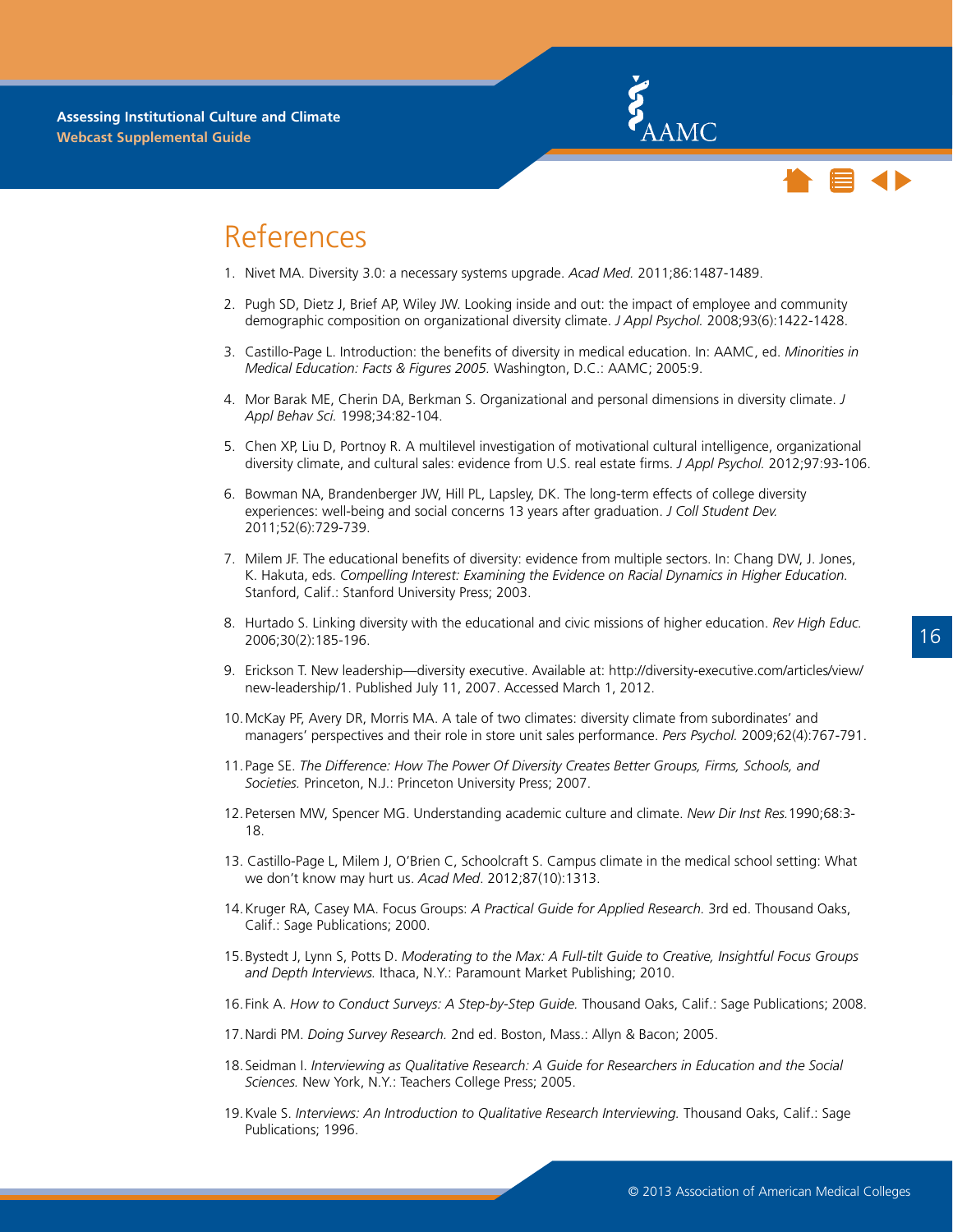



### <span id="page-20-0"></span>Appendix A: Culture and Climate Assessment **Workgroup**

#### **Culture and Climate Assessment Workgroup (External Contributors)**

#### **Derek Avery, Ph.D.**

Associate Professor Fox School of Business Temple University

#### **Cynthia Boyd, M.D., M.B.A.**

Assistant Dean of Admissions & Recruitment Rush Medical College of Rush University

#### **Mitchell J. Chang, Ph.D.**

Professor, Higher Education and Organizational Change University of California, Los Angeles

**Lisa Greenhill, M.P.A.** Associate Executive Director for Diversity Association of American Veterinary Medical Colleges

#### **Lee Jones, M.D.**

Associate Dean for Student Affairs Director of Academic Services University of California, Davis School of Medicine

#### **Greer Jordan, Ph.D.**

Associate Vice Chancellor, Human Resources Diversity & Inclusion University of Massachusetts Medical School

#### **Eden King, Ph.D.**

Associate Professor Department of Psychology George Mason University

#### **Jeffrey F. Milem, Ph.D.**

McFarland Distinguished Professor Center for the Study of Higher Education University of Arizona College of Medicine

#### **Jonathan Mohr, Ph.D.**

Assistant Professor Counseling Psychology University of Maryland, College Park

#### **Elizabeth M. Ozer, M.D.**

Professor of Pediatrics University of California, San Francisco, School of Medicine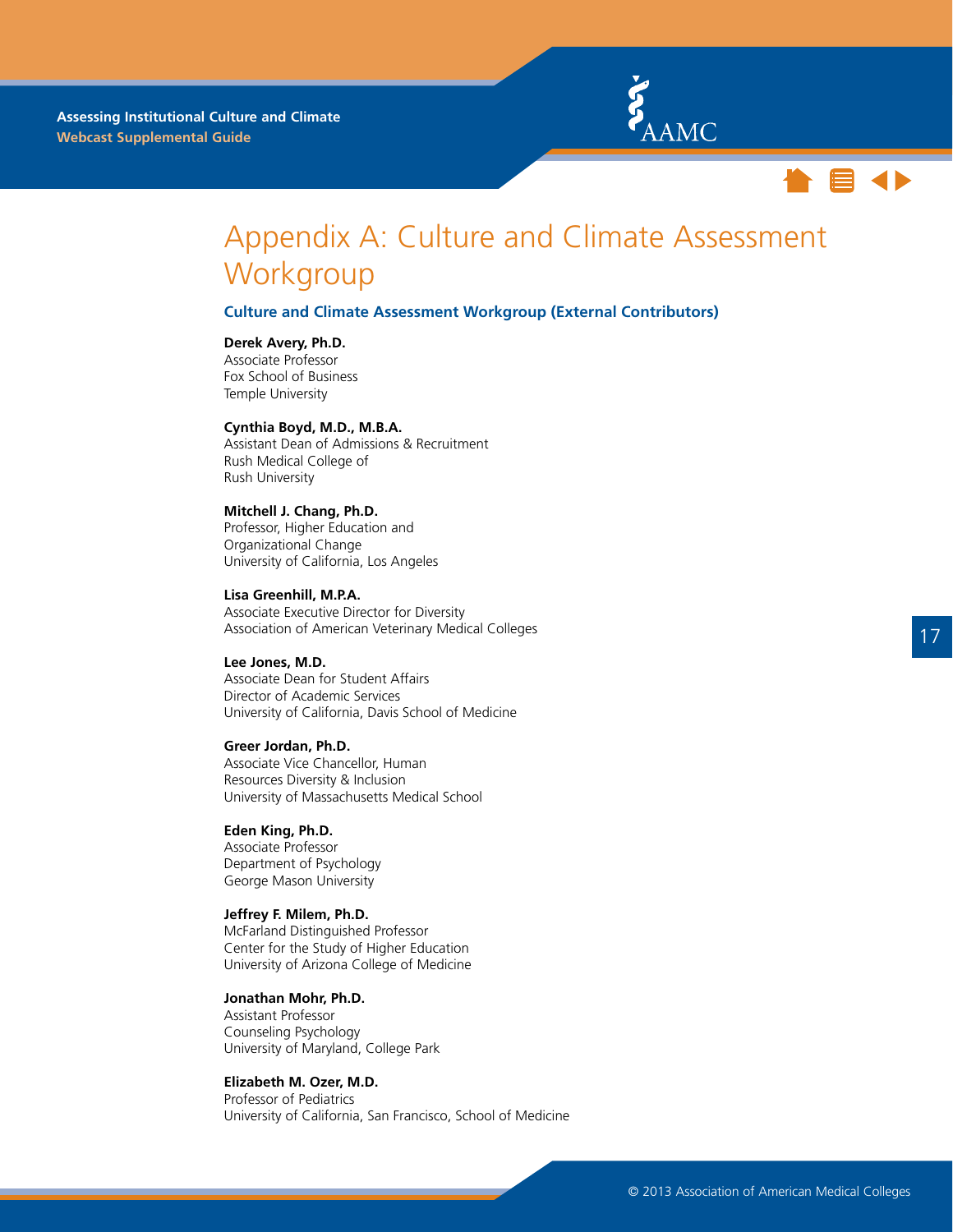



### **Darryl D. Pendleton, D.M.D.**

Associate Dean for Student and Diversity Affairs University of Illinois, Chicago

#### **Somnatha Saha, M.D., M.P.H.**

Associate Professor of Medicine, Public Health & Preventative Medicine, and Medical Informatics & Epidemiology Oregon Health & Science University

**Maria Soto-Greene, M.D.** Vice Dean and Professor of Medicine Univeristy of Medicine and Dentistry of New Jersey New Jersey Medical School

#### **Culture and Climate Assessment Workgroup (AAMC Contributors)**

**Laura Castillo-Page, Ph.D.** Senior Director, Diversity Policy and Programs

**Sarah Conrad, M.S.** Senior Research Analyst, Diversity Policy and Programs

**Dana Dunleavy, Ph.D.** Manager, Admissions Research

**Marc Nivet, Ed.D.** Chief Diversity Officer

**Henry Sondheimer, M.D.**  Senior Director, Admissions

**Geoffrey Young, Ph.D.** Senior Director, Student Affairs and Student Programs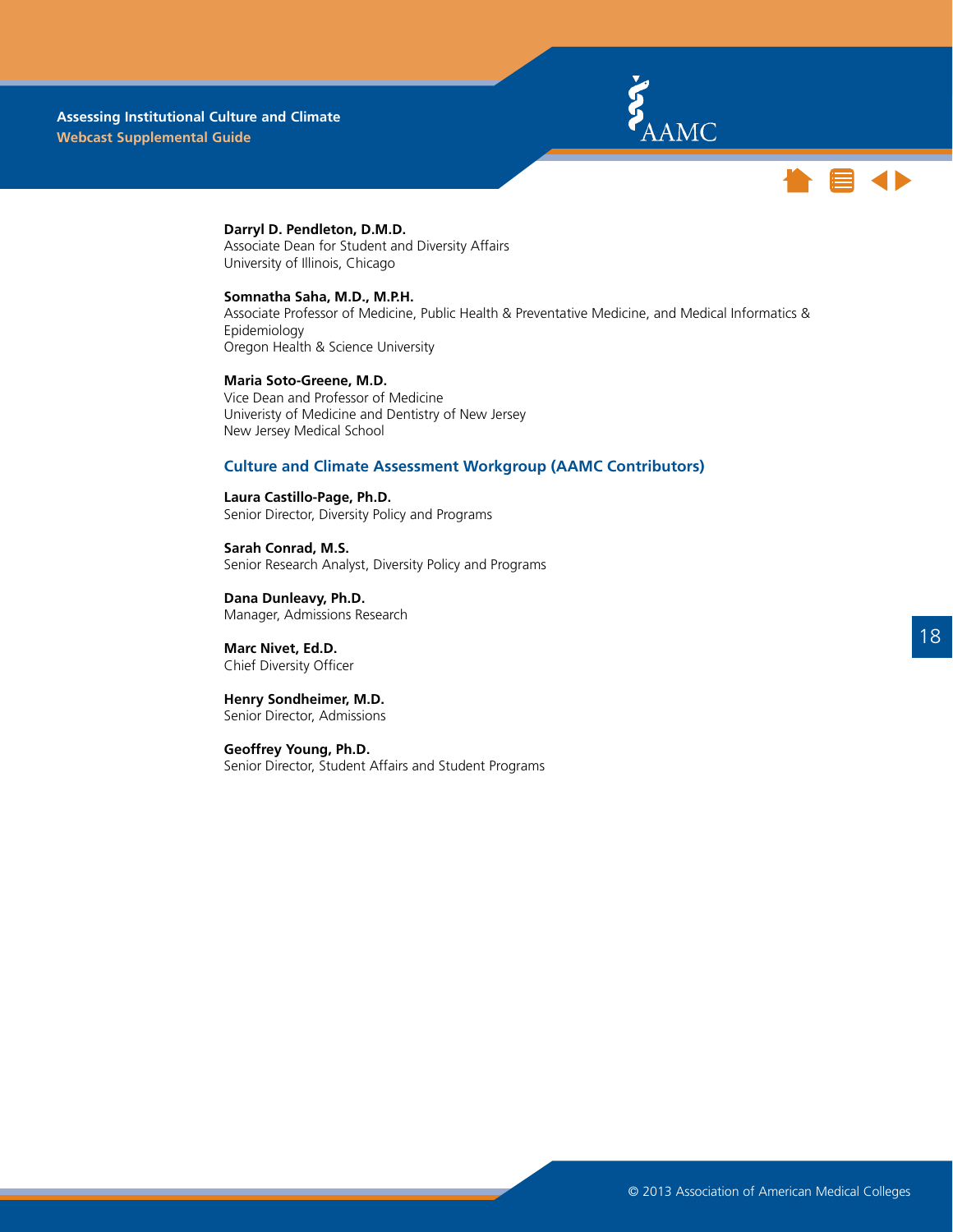



### Appendix B: Webcast Contributor Bios

<span id="page-22-0"></span>

#### **DAVID ACOSTA, M.D.**

David Acosta, M.D. is the Chief Diversity Officer for the University of Washington School of Medicine (UWSOM), and Director of the Center for Equity, Diversity and Inclusion. He served as Associate Dean for Multicultural Affairs for 8 years at UWSOM. He is a Clinical Professor in the Department of Family Medicine, and has been Board-Certified by the American Academy of Family Physicians for 30 years. He completed his medical school training at the University of California, Irvine College of Medicine in 1979, and completed his residency in 1982 in Family Medicine at the Community Hospital of Sonoma County (an affiliate of the University of California, San Francisco) where he served as Chief Resident. After residency, he developed and practiced in a rural community health center, Northeastern Rural Health Clinics, in Susanville, CA for 8 years where he provided care for a large underserved, rural and migrant farmworker population.

Under his leadership, the UW School of Medicine developed a new Center for Cultural Proficiency in Medical Education (CC-PriME), the School's cross-cultural resource center, where he serves as Director. He is the Director of the new Hispanic Health Pathway that was developed to provide focused training and preparation for medical students interested in providing future culturally-responsive care to Hispanic communities. He has been certified as a diversity trainer by the National Multicultural Institute, and has taught a number of cultural competency/ diversity workshops for medical students, residents, faculty and staff.

Dr. Acosta plays an active role in admissions at the UWSOM and is responsible for enhancing diversity within the educational environment. In 2009, Dr. Acosta received the prestigious Washington State Association for Multicultural Education Excellence Award for his innovation and diversity work at the School of Medicine. He serves as the National Chair for the AAMC Group on Diversity and Inclusion. He most recently served as a member on the AAMC Holistic Review Project Advisory Committee and the AAMC MR5 Advisory Committee.



#### **DEREK R. AVERY, Ph.D.**

Dr. Derek R. Avery is an associate professor of human resources management in the Fox School of Business at Temple University. He received his Ph.D. from Rice University in industrial and organizational psychology. He previously served on the faculty at the University of Houston, Rutgers, and St. Joseph's University. His research examines diversity in the workplace and employee voice. He has appeared in various publications such as the *Journal of Applied Psychology*, *Personnel Psychology*, and *Organization Science*, and has received awards from the Academy of Management, among others. Much of his recent work focuses on identifying the outcomes associated with diversity climate in the workplace, showing linkages to absenteeism, turnover, individual productivity, customer satisfaction, and unit-level performance.



#### **EDEN KING, Ph.D.**

Dr. Eden King joined the faculty of the Industrial-Organizational Psychology program at George Mason University after earning her Ph.D. from Rice University in 2006. King is pursuing a program of research that seeks to guide the equitable and effective management of diverse organizations. Her research integrates organizational and social psychological theories in conceptualizing social stigma and the work-life interface. The research addresses three primary themes: current manifestations of discrimination and barriers to work-life balance in organizations, consequences of such challenges for its targets and their workplaces, and individual and organizational strategies for reducing discrimination and increasing support for families. In addition to her academic positions, King has consulted on applied projects related to climate initiatives, selection systems, and diversity training programs, and has worked as a trial consultant. She is currently on the editorial board of the *Academy of Management Journal* and the *Journal of Applied Psychology* and is an associate editor of the *Journal of Management* and the *Journal of Business and Psychology*.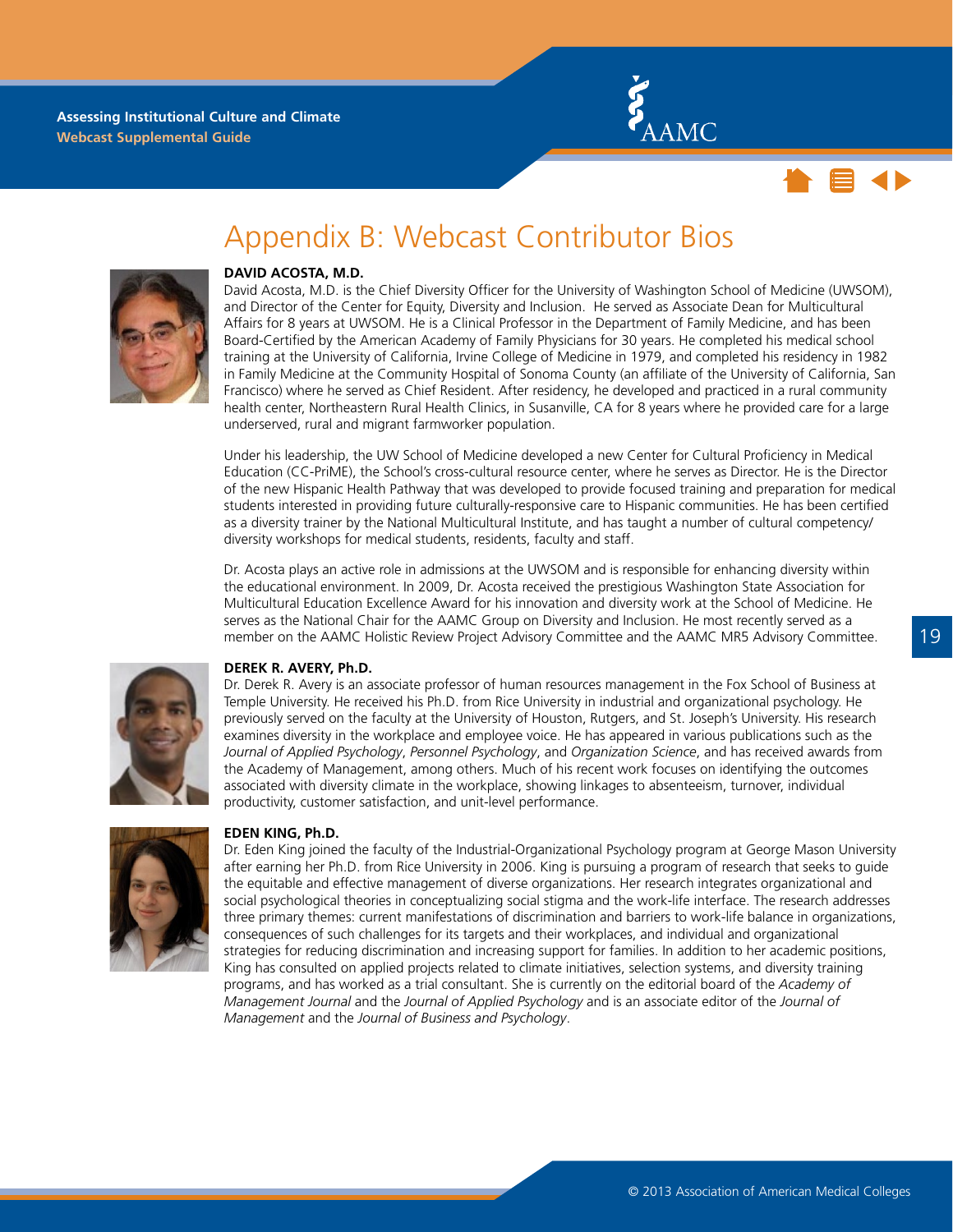





#### **JEFFREY F. MILEM, M.Ed, Ph.D.**

Dr. Jeffrey F. Milem is the Ernest W. McFarland Distinguished Professor in leadership for education policy and reform in the College of Education at the University of Arizona. He is a professor in the center for the study of higher education and head of the department of educational policy studies and practice. Previously, he served as associate dean for academic affairs at the college. Milem has also held a courtesy appointment in the department of medicine at the University of Arizona. He is past president of the Association for the Study of Higher Education—the major professional research organization for scholars of higher education. Before coming to the University of Arizona, Milem was a faculty member at the University of Maryland and Vanderbilt University. He earned his B.A. in political science from Michigan State University, his M.Ed. from the University of Vermont, and his Ph.D. from UCLA.

Milem's research focuses on racial dynamics in higher education, the educational outcomes of diversity, the impact of college on students, and the condition and status of the professorate—including the ways in which faculty effectively utilize diversity in their classroom teaching.



#### **DEBORAH PLUMMER, Ph.D.**

Dr. Deborah Plummer is a nationally recognized psychologist and diversity solutions thought leader. Plummer is vice chancellor of human resources, diversity and inclusion at the University of Massachusetts Medical School (UMMS), and is professor in the departments of psychiatry, quantitative health sciences, and the graduate school of nursing. As UMMS's chief human resource officer, she is responsible for establishing the vision, providing leadership, strategic direction, and execution of the people strategy. As UMMS's chief diversity officer, Plummer shapes and leads the medical school's embrace of diversity as fundamental to institutional excellence. As consultant and founder of D.L. Plummer & Associates, a firm specializing in diversity management and organizational development, Plummer consulted for more than seventy international and national corporations, including Fortune 500 companies, community mental health agencies, public and private school systems, and faith-based institutions. She has held past roles as a hospital system chief diversity officer, university psychology professor, founding director of a graduate degree program in diversity management, and a staff psychologist.

As a licensed psychologist, she maintained a private practice for twenty years treating individuals, couples, and families, while serving a term, by gubernatorial appointment, on the state of Ohio Board of Psychology.

Plummer is the editor of the *Handbook of Diversity Management* (University Press of America) and author of *Racing Across the Lines: Changing Race Relations through Friendships* (Pilgrim Press), which received the Mayflower Award for best publication in the category of church and society. In addition, she has authored several book chapters and published numerous journal articles for the professional community on racial identity development and managing diverse work environments. She is the lead author in the design and development of the Diversity Engagement Survey (DES), a tool for measuring diversity in academic medicine. In her leisure time, she is an avid blogger and contributing writer for the Huffington Post, an American news Web site , content aggregator, and blog.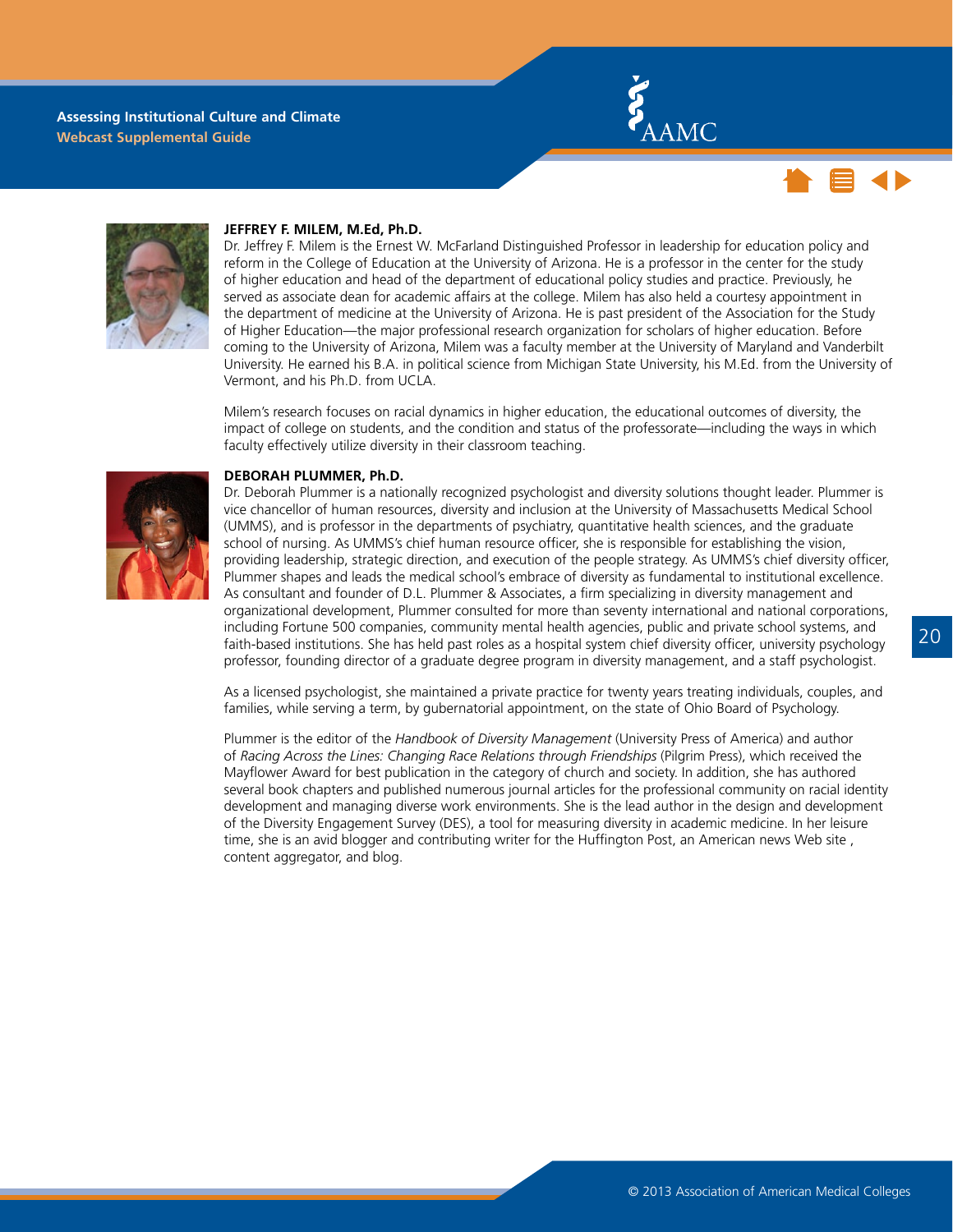



### <span id="page-24-0"></span>Appendix C: Additional Resources

- 1. Antonio AL, Chang MJ, Hakuta K, Kenny D, Levin S, Milem JF. Effects of racial diversity on complex thinking in college students. *Psychol Sci*. 2004;15:507-510.
- 2. Butts GC, Johnson J, Strelnick AH, Soto-Greene ML, Williams B, Lee-Rey E. Diversity in academic medicine no. 4 Northeast Consortium: innovation in minority faculty development. *Mt Sinai J Med.* 2008;75:517-522.
- 3. Chang MJ, Witt D, Jones J, Hakuta K (Eds.). *Compelling Interest: Examining the Evidence on Racial Dynamics in Colleges and Universities*. Stanford, Calif.: Stanford University Press; 2003.
- 4. Committee on Institional and Policy-level Strategies for Increasing the Diversity of the U.S. Healthcare Workforce.
- 5. Cox T. *Creating the Multicultural Organization: A Strategy For Capturing The Power Of Diversity*. San Francisco, Calif.: Jossey-Bass; 2001.
- 6. Greenhill LM. *DiVersity Matters: A Review of the Diversity Initiative of the Association of American Veterinary Medical Colleges.* J Vet Med Edu.2009;36(4):359-362.
- 7. Harter JK, Schmidt FL, Keyes CL. Well-being in the workplace and its relationship to business outcomes: a review of the Gallup studies. *Flourishing: Positive psychology and the life well-lived.* 2003:205-224.
- 8. Hurtado S, Griffin KA, Arellano L, Cuellar M. Assessing the Value of Climate Assessments: Progress and Future Directions. *J Div High Ed.* 2008;1(4):204-221.
- 9. Hurtado S, Milem J, Clayton-Pederson AR, Allen WR. Enhancing Campus Climates for Racial/Ethnic Diversity: Educational Policy and Practice. *Rev High Educ.* 1998;21(3):279-302.
- 10. Jongbloed B, Jürgen E, Salerno S. Higher education and its communities: interconnections, interdependencies, and a research agenda. *High Educ.* 2008;56:304-324.
- 11. Loden M, Rosener J. *Workforce America!: Managing Employee Diversity As A Vital Resource.*  Homewood, Ill.: Business One Irwin; 1991.
- 12. McKay PF, Avery DR, Tonidandel S, Morris MA, Hernandez M, Hebl MR. Racial differences in employee retention: are diversity climate perceptions the key? *Pers Psychol.* 2007;60:35-62.
- 13. McKay PF, Avery D, Morris M. Racial-ethnic differences in employee sales performance: The role of diversity climate. *Pers Psychol.* 2008;61:348-374.
- 14. McKay PF, Avery DR, Morris MA. A Tale of Two Climates: Diversity Climate from Subordinates' and Managers' Perspectives and Their Role in Store Unit Sales Performance. *Pers Psychol.* 2008;62:767-791.
- 15. Pendleton DD, Graham BS. The Role of the Dental School Environment in Promoting Greater Student Diversity. *J Dent Educ.* 2010;74(10):S98-S109.
- 16. Price EG, Gozu A, Kern DE, Powe NR, Wand GS, Golden S, Cooper LA. The role of cultural diversity climate in attractment, promotion, and retention of faculty in academic medicine. *J Gen Int Med.* 2005;20(7):565-571.
- 17. Plummer D, Jordan CG. Going Plaid: Integrating Diversity into Business Strategy, Structure and Systems. *OD Pract.* 2007;39(2):35-40.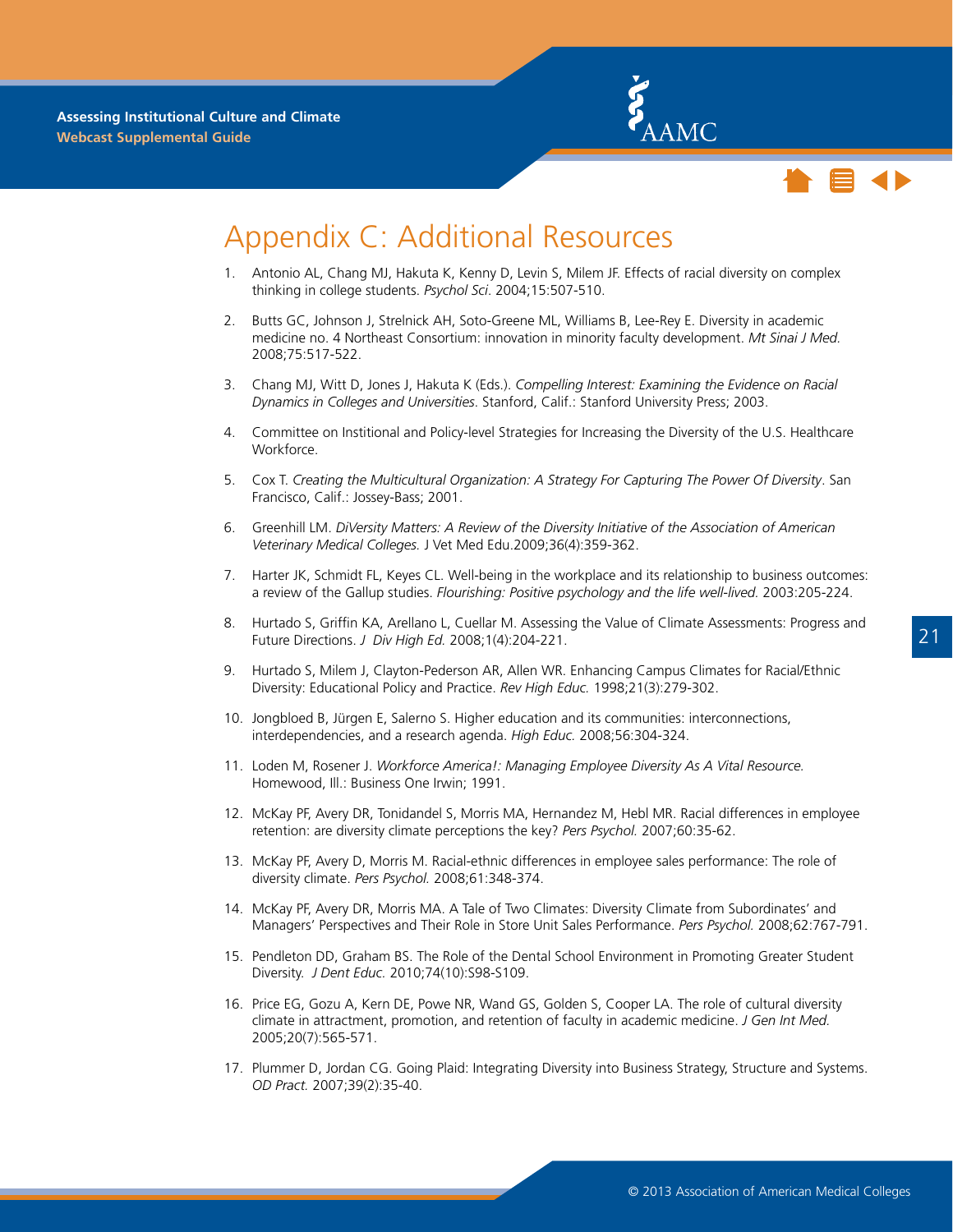



### Appendix C: Additional Resources (con't)

- 18. Rankin SR. Campus Climate for Gay, Lesbian, Bisexual, and Transgender People: A National Perspective. The Policy Institute of the National Gay and Lesbian Task Force Report. http://www.thetaskforce.org/ downloads/reports/reports/CampusClimate.pdf. Published April 30, 2003.
- 19. Saha S, Guiton G, Wimmers PF, Wilkerson L. Student body racial and ethnic composition and diversityrelated outcomes in US medical schools. *JAMA.* 2008;300(10):1135-1145.
- 20. Smith D, Parker S, Clayton-Pedersen A, Moreno J, Teraguchi DH. Building Capacity: A Study of the Impact of The James Irvine Foundation Campus Diversity Initiative. 2008. Retrieved from: http://irvine. org/evaluation/program-evaluations/campus\_diversity\_initiative.
- 21. Smith DG. *Diversity's Promise For Higher Education: Making It Work.* Baltimore, Md.: Johns Hopkins University Press; 2009.
- 22. Soto-Greene ML, Sanchez J, Churrango J, Salas-Lopez D. Latino Faculty Development in U.S. Medical Schools: A Hispanic Center of Excellence Perspective. *J Hispanic High Educ.* 2005;4(4):366-376.
- 23. Thomas RR. *Redefining Diversity.* New York, N.Y.: AMACOM; 1996.
- 24. Thomas RR. *Building on the Promise of Diversity.* New York, N.Y.: AMACOM; 2006.
- 25. Whitla DK, Orfield G, Silen W, Teperow C, Howard C, Reede J. Educational benefits of diversity in medical school: a survey of medical students. *Acad Med.* 2003;78(5):460-466.